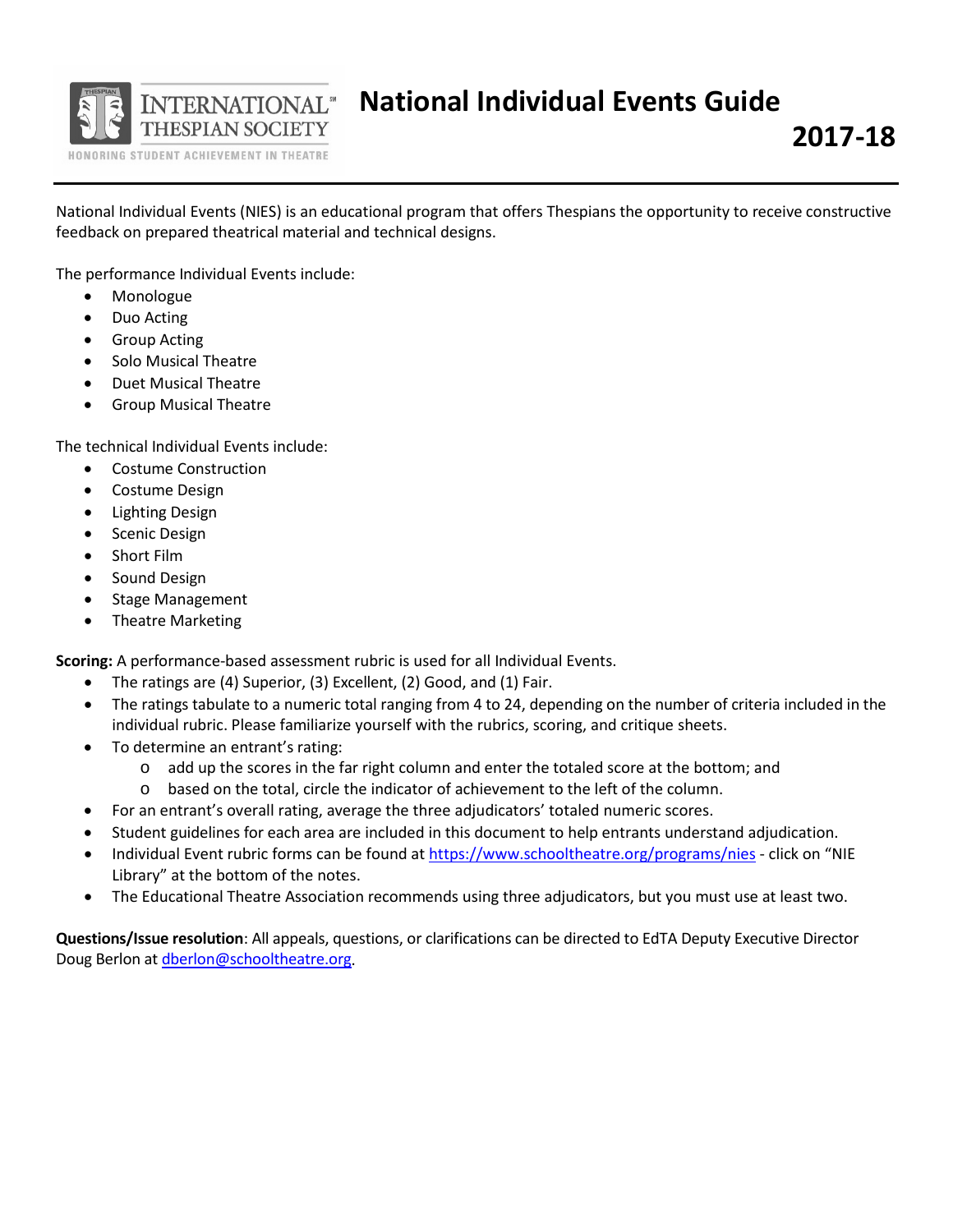## **Qualifying for the National Individual Events**

*To qualify for NIEs at the International Thespian Festival, entrants must:*

- 1. receive an overall assessment rating of **Superior** at their chapter conference/festival or at a similar qualifying *event for their chapter*; and
- *2. be an inducted Thespian at the time of ITF registration.*

After their chapter conference/festival, chapter directors are **required** to send EdTA the Individual Events Qualifier Form listing students who qualified to participate in NIEs. Students who register for NIEs at the ITF must appear on their chapter's Individual Events Qualifier Form and, new for 2017-18, the student MUST be an inducted Thespian *at the time of ITF registration* in order to participate.

#### **Inclement weather**

In the event that weather prevents entrants from traveling to the chapter's qualifying event, a school administrator must provide written documentation to EdTA stating that entrants were prevented from attending the chapter event because the administration canceled all travel due to inclement weather. EdTA must receive this written documentation within the two weeks following the qualifying event. When this letter has been received, entrants may follow the procedure detailed in the next paragraph.

#### **Exceptions**

For students from chapters that do not have a chapter conference/festival, whose event was cancelled, or that do not offer Individual Events, these students may qualify for NIEs by submitting two letters of recommendation and two completed rubrics indicating *Superior* from individuals (other than the student's troupe director) who teach or direct theatre. Letters must justify in detail why an entrant should participate in the Individual Events program, and the completed rubrics must show an overall Superior rating.

*No IE registrations will be accepted after May 1, 2018*.

### **Registering for National Individual Events**

All complete registrations for the NIEs program at the International Thespian Festival will be accepted on a first-come, first-served basis until **May 1, 2018.** If the National Office has not received an entrant's complete IE registration by May 1, 2018, then the IE registration is considered void and no refund will be provided.

*Note:* NIEsregistrations will *not* be accepted until all ITF registration requirements are met. A troupe's *entire* ITF registration process will be delayed due to incomplete individual registrations.

To register for the National Individual Events program at the International Thespian Festival, an entrant must:

- 1. register for the entire week of ITF;
- 2. register online for only one event;
- 3. pay a registration fee of \$30 per event not per participant for example, a pair of actors pays only one \$30 fee to participate in duo acting;
- 4. be affiliated with an active Thespian troupe; and
- 5. be an induced Thespian by the time of ITF registration.

A NIEs registration is considered incomplete if:

- 1. entrant is not registered for ITF;
- 2. entrant has not paid the registration fee;
- 3. the chapter director has not provided the chapter's Individual Events Qualifier Form;
- 4. entrant did not include title(s) of performance or design presentations; or
- 5. entrant did not follow the Securing Performance Rights process (*see pages 22-23*).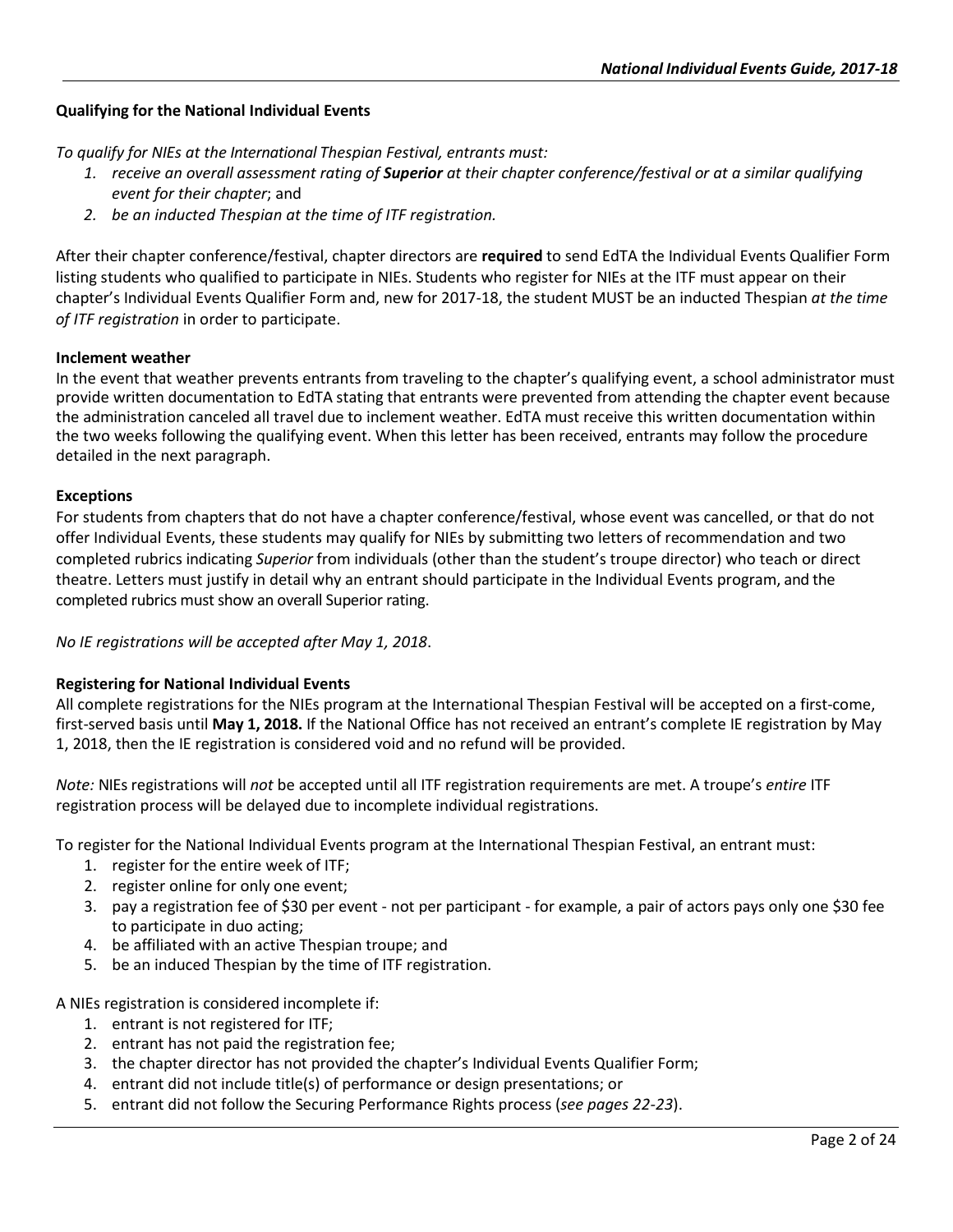### **Participating in National Individual Events**

*Note: Entrants must be aware of performance times if they plan to participate in college auditions, Thespian scholarship auditions, Chapter Select, or Freestyle Theatre at ITF.*

#### **Arriving**

All entrants registered for the National Individual Events program at the International Thespian Festival **must** arrive on Monday, June 25. Currently, NIEs are scheduled for Tuesday and Wednesday from 9:00 a.m. to 2:00 p.m. Any performance or technical NIEs that must be made up because of travel issues will be held on Wednesday, on an asneeded basis.

#### **Callbacks**

Final callbacks for performance events will be posted in the Lied lobby by 7:00 p.m. on Wednesday. Callbacks for performance and technical events will be held on Thursday, 9:00 a.m. to 2:00 p.m. Events selected for the Judges' Choice Showcase will be posted by 4:30 p.m. on Thursday in the Lied lobby. Films will be viewed in advance and shown in a special workshop session.

#### **Audience**

All Thespians may view any first-round NIEs session. Seats will be available on a first-come, first-served basis. Audience members will only be allowed to enter **between** performances and must remain quiet. Callbacks are not open to an audience. Only the entrant's Troupe Director may attend the entrant's callback performance.

#### **Judges' Choice Showcase**

The Judges' Choice Showcase presents outstanding NIEs before the entire delegation. Technical theatre finalists will showcase their work in the Lied lobby beginning Thursday evening. Those selected for the Judges' Choice Showcase, both performance and technical, must participate in a tech run through. Up to 12 performances will be selected. Not all categories may be represented. The short film finalist will be shown as part of the showcase. Black attire is required.

#### **Volunteering for NIES**

Troupe directors and chaperones are welcome to volunteer to be door guards, time-keepers, and adjudicators. *All adjudicators must complete online training prior to ITF.* When assigning responsibilities, the volunteer coordinator will attempt to accommodate preferences indicated during ITF's online registration process. Volunteers must attend a meeting the morning(s) of events that they are supporting. This will be used to check in, answer any questions, and provide the volunteer the information and resources needed for the day.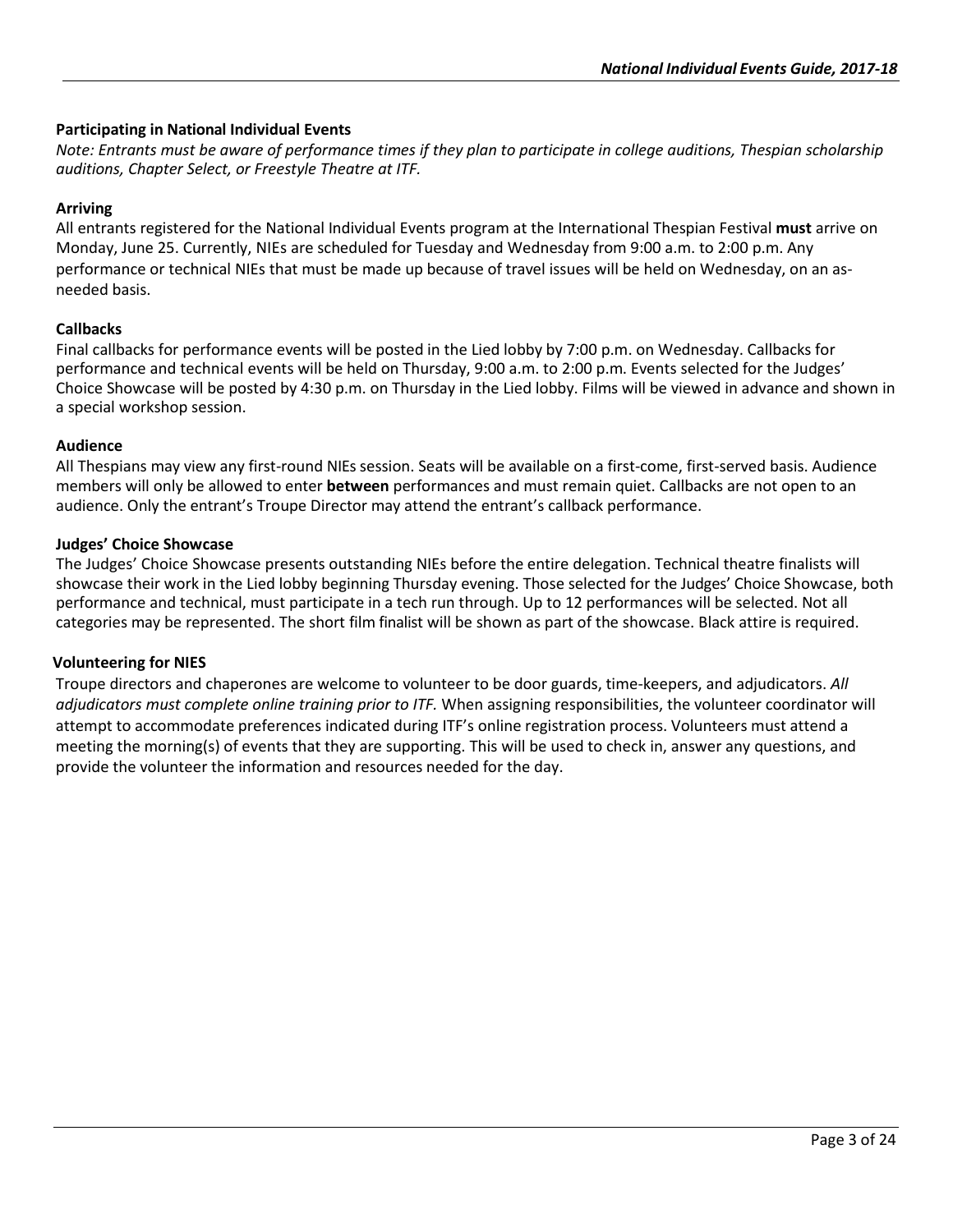### **Rules for all performance events**

- 1. Individual Events have strict time limits. After the introduction (slating), time begins with the first word, musical note, or acting action (if it proceeds the first word or note). If a student exceeds the time limit, the judge will notate the time on the form and a final eligibility ruling will be determined in the tabulation room. If the student exceeds the time limit by 30 seconds, the time-keeper must stop the performance. No warnings are required from the time-keeper.
	- a. Time limits for performance events are as follows:
		- i. monologues, three minutes; and
		- ii. all other performance events, five minutes.
- 2. Each entrant is permitted to participate in only one event.
- 3. Entrants who qualify for NIEs through participation in a chapter conference/festival must present exactly the same work at both the chapter and national levels. Other qualifying entrants are expected to present the works listed on their registration.
- 4. Substitutions are not allowed. Entrants who qualified at a chapter conference/festival and who are listed on the chapter qualifier form are the only ones qualified to perform at ITF.
	- a. However, in the category of Group Musical and Group Acting, drops will be allowed, but no substitutions are permitted in any category.
- 5. Acceptable material for all NIEs events:
	- a. Published scripts written for the theatre ONLY. If the participant is using a piece that is also a movie, the performance must be from the play or musical, not the movie script.
	- b. Songs from a musical that have been written for the theatre (regardless of its previous publication as a classical or popular song – e.g., *Forever Plaid, Mamma Mia,* etc.).
	- c. It's difficult to address every situation in this document, but fundamentally, the guide is that the piece must either have:
		- i. publisher permission (NOT author-only permission); or
		- ii. available for sale in a libretto, play, vocal selection, or musical score.
- 6. Unacceptable material for NIEs events:
	- a. poetry;
	- b. fiction;
	- c. scripts or songs from films;
	- d. scripts or songs from television;
	- e. stand-alone monologues found on the internet or in monologue books;
	- f. popular songs not used in a published work for the theatre;
	- g. classical songs not used in a published work for the theatre; and
	- h. props or costumes, including the use of hair, non-prescription glasses, earrings or other personal items.
- 7. Disqualification. The NIEs program is meant to challenge, inspire, and educate students. As you'll note throughout this document, there are very clear rules to ensure equity among all participants. Violations of these rules can lead to disqualification.
	- a. Disqualification reasons can be noted by individual adjudicators. The adjudicator should note the issue(s) under their printed name and signature.
	- b. Regardless of individual disqualification reason(s), it is the responsibility of the tabulation room officials (or pre-defined designate) to rule on any disqualifications.
	- c. Disqualifications at the International Thespian Festival will be ruled by Deputy Executive Director Doug Berlon.
- 8. Filming. Individual Events may not be filmed for rebroadcast or other use without prior written approval of Deputy Executive Director, Doug Berlon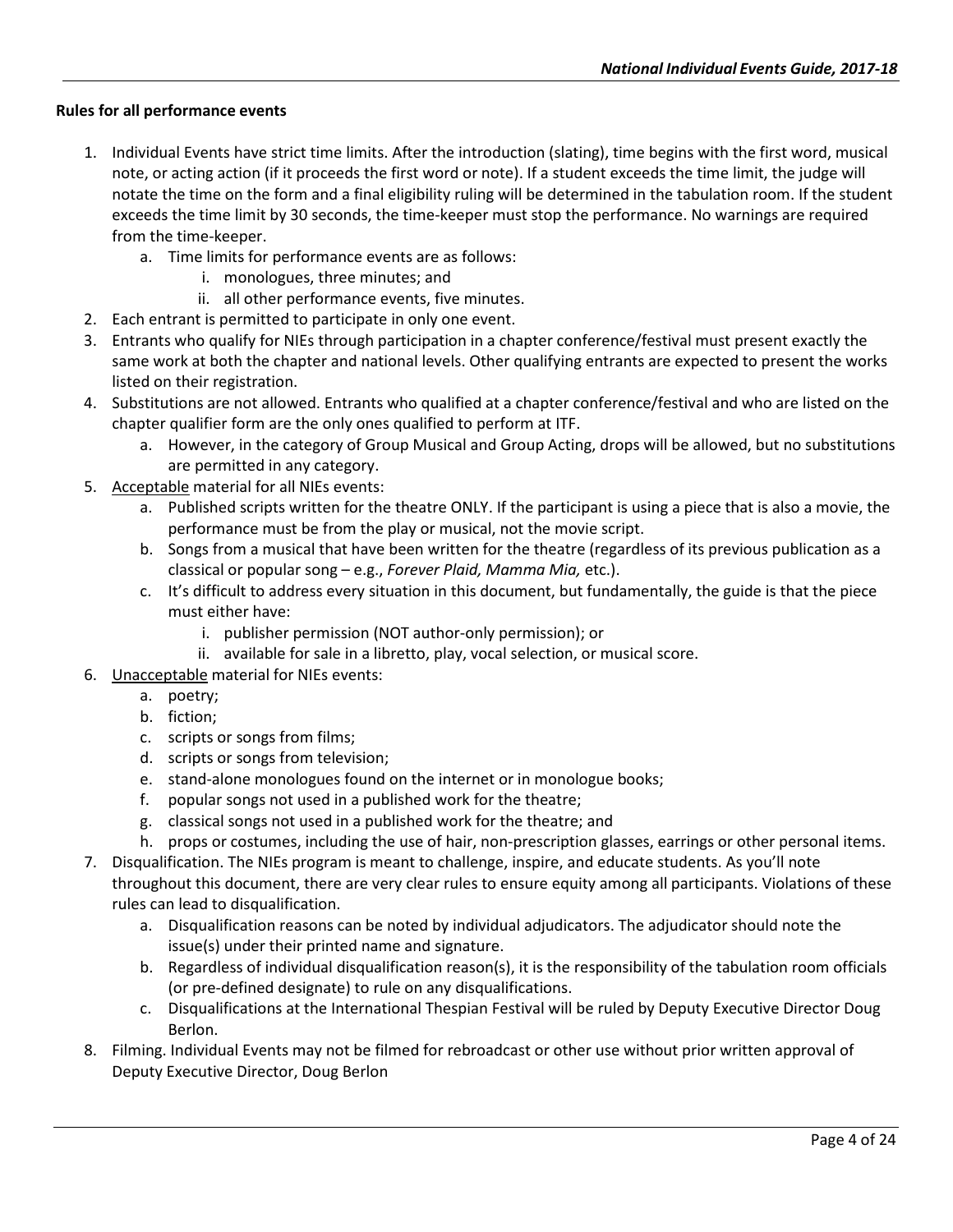# **Technical rules (excluding short film)**

The entrant must prepare a presentation and design for one published work written for the theatre (play or musical). Designs for performances of original work, poetry, fiction, screenplays, television, or any other medium are not permitted.

- 1. Time limits for technical events are as follows:
	- a. presentation, up to eight minutes; and
	- b. question and answer, up to four minutes.
- 2. The entrant must give an oral presentation up to eight minutes justifying the design and guiding the adjudicator through the entrant's creative process. Notecards are permitted. The introduction to the presentation must include only the entrant's name, troupe number, title of show, and writer(s). A 30-second oral synopsis should be prepared as part of the presentation. After the presentation, adjudicators will have up to four minutes to ask questions. The overall session, including the introduction and follow-up questions, cannot exceed 12 minutes.
- 3. Students from chapters requiring electronic submissions may present their work electronically. However, they must bring their own equipment. The exceptions to this rule are:
	- a. for costume construction, students must bring the actual costume constructed; and
	- b. for stage management, students must bring the actual prompt book used during the production.
- 4. Read and follow exactly the task sheet for your technical entry.
- 5. Wear professional all-black clothing and shoes for the presentation before the adjudicators.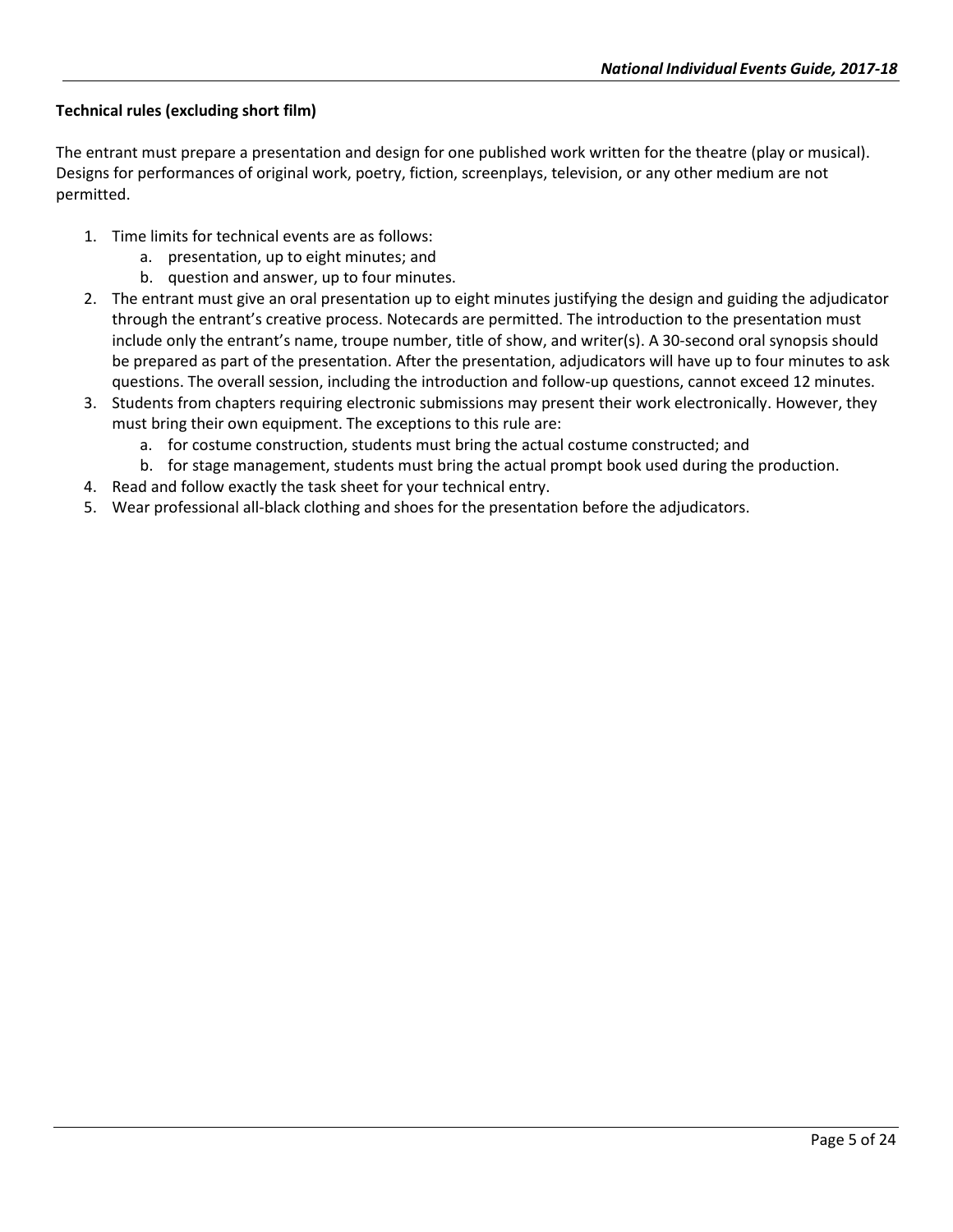### **Specific event rules**

#### *Acting – Monologues*

In Acting – Monologues, the skills measured are:

- Use of transitions into and out of character
- Ability to create a believable character
- Communication of objective, tactics, and relationships
- Use of focus and concentration
- Integration of voice, body, movement, and staging

In a monologue performance the entrant must follow these guidelines;

- Begin with an introduction (slating). The introduction must include only:
	- o The entrant's name
	- o Title of both selections
	- o Name of the playwright(s)
	- o Troupe number (optional)
- Remain within strict time limits:
	- o After the introduction (slating), time begins with the first word or acting action (if it precedes the first word)
	- o Monologues are not to exceed three minutes
- Appropriate material:
	- o Prepare two selections
	- o Monologues should represent two contrasting selections (may be different in period, style, or mood)
	- o Each selection should be approximately one and one-half minutes each
	- o Each selection should reflect an important moment in the play
	- o Only one character from each play may be portrayed in each selection
	- o Prior to the event, validate the material using the guidelines for acceptable and unacceptable material (found on page 4 of this guide)
- Entrants will present themselves as a blank slate, refraining from clothing or accessories that distract from the character. Follow strict limits on clothing and props:
	- o Props (including hand-held props), costumes, or theatrical makeup are not allowed
	- o One chair may be used
	- o Entrants must wear all black
	- o Entrants must wear all black shoes
	- o Clothing should be professional yet allow easy movement for the actor to accommodate the action of the performance
	- o Entrants should refrain from wearing anything that might distract the adjudicators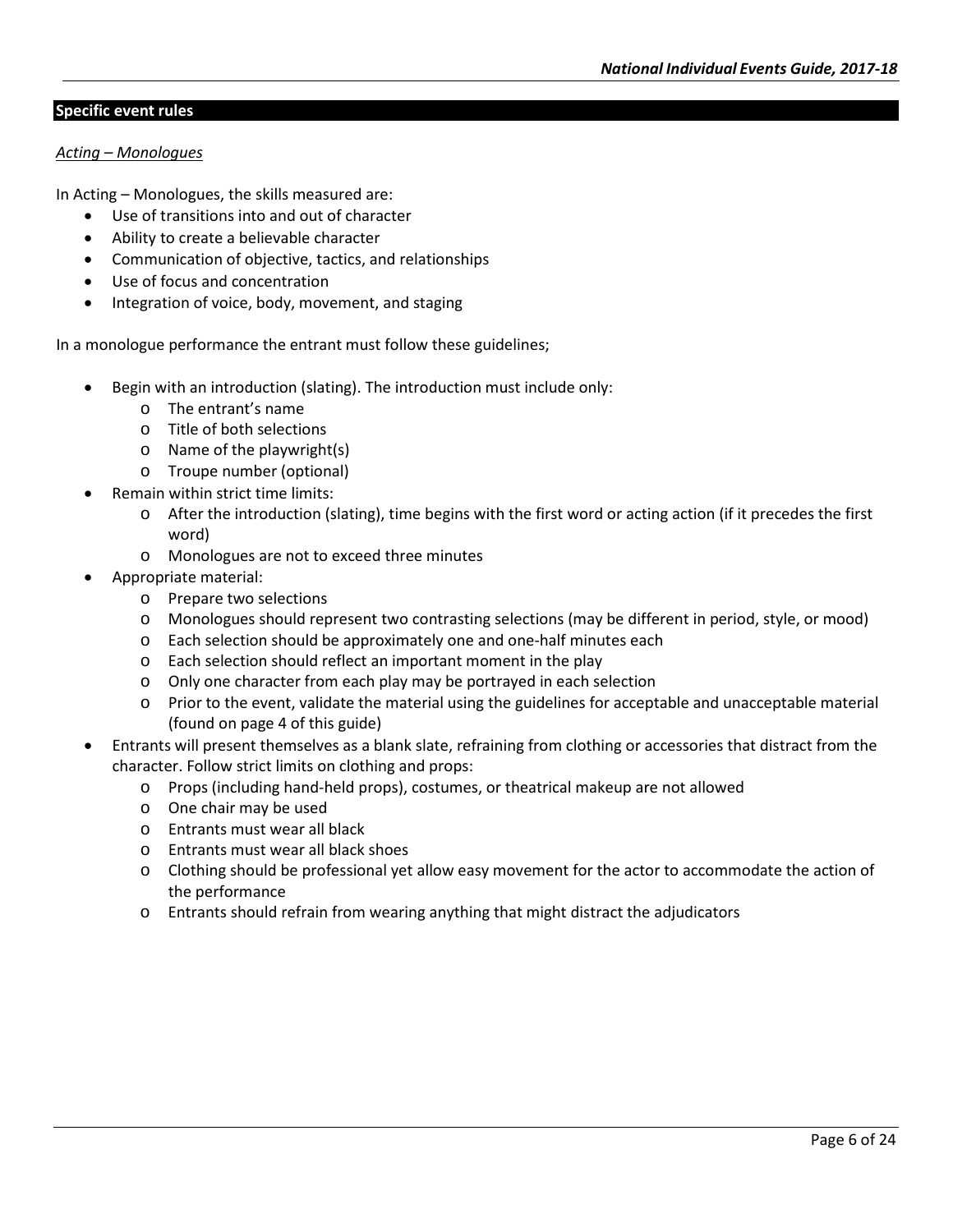## *Acting – Duo/Group Scene*

A duo is defined as a performance for two players. A group scene is defined as a performance for three to 16 players. In each case, every participant must be actively involved in the scene chosen for performance.

In Acting – Duo/Group Scene, the skills measured are:

- Use of transitions into and out of character
- Ability to create a believable character
- Communication of objective, tactics, and relationships
- Use of focus and concentration
- Integration of voice, body, movement, and staging

In a Duo/Group Scene performance the entrants must follow these guidelines;

- Begin with an introduction (slating). The introduction must include only:
	- o The entrant's name
	- o Title of selection
	- o Name of the playwright(s)
	- o Troupe number (optional)
- Remain within strict time limits:
	- o After the introduction (slating), time begins with the first word or acting action (if it precedes the first word)
	- o Duo/group scenes are not to exceed five minutes
- Appropriate material:
	- o Each participant must be actively involved in the scene
	- o Prior to the event, validate the material using the guidelines for acceptable and unacceptable material (found on page 4 of this guide)
- Entrants will present themselves as a blank slate, refraining from clothing or accessories that distract from the character. Follow strict limits on clothing and props:
	- o Props (including hand-held props), costumes, or theatrical makeup are not allowed
	- o For duo acting, two chairs may be used
	- o For group acting, one table and up to six chairs may be used
	- o Entrants must wear all black
	- o Entrants must wear all black shoes
	- o Clothing should be appropriate to the situation yet allow easy movement for the actors to accommodate the action of the performance
	- o Entrants should refrain from wearing anything that might distract the adjudicators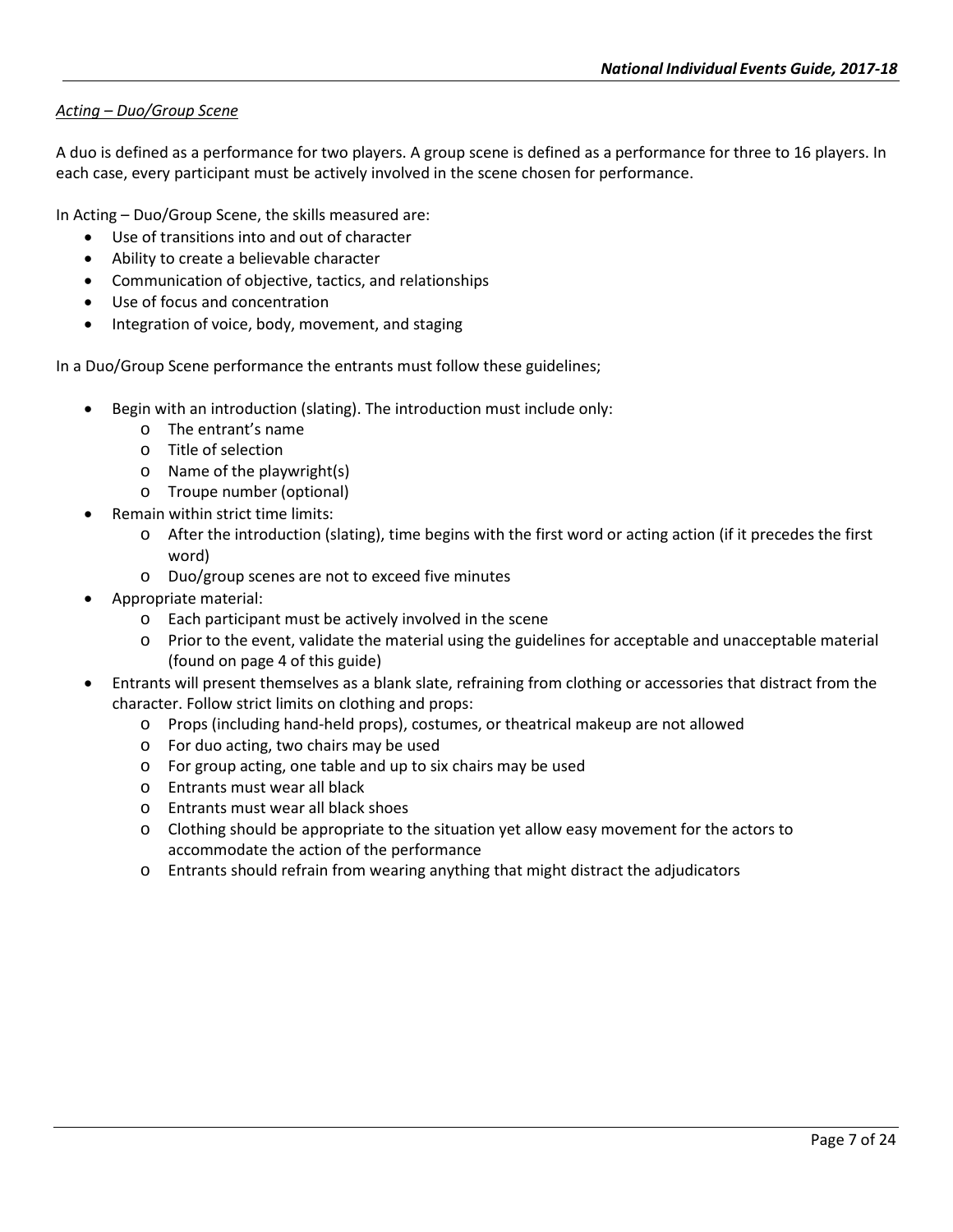# *Musical Theatre – Solo Performance*

In a musical theatre solo performance, the entrant must present one musical selection from a published script written for musical theatre. The adjudicators will consider how well the piece is acted, not only how well it is sung. The selection may contain dialogue; however, this is primarily a "sung and not spoken" selection.

In Musical Theatre – Solo Performance, the skills measured are:

- Use of transitions into and out of character
- Ability to create a believable character
- Communication of objective, tactics, and relationships through dialogue and music
- Use of focus and concentration
- Vocal skill and technique
- Use of dance and movement
- Integration of voice, body, movement, and staging

In a Musical Theatre – Solo Performance the entrant must follow these guidelines;

- Begin with an introduction (slating). The introduction (slating) must include only:
	- o The entrant's name
	- o Title of selection
	- o Name of the composer and lyricist
	- o Troupe number (optional)
- Remain within strict time limits:
	- o After the introduction (slating), time begins with the first word or acting action (if it precedes the first word)
	- o Musical theatre solo performances are not to exceed five minutes
- Appropriate material:
	- o Prior to the event, validate the material using the guidelines for acceptable and unacceptable material (found on page 4 of this guide)
- Follow strict limits on musical accompaniment:
	- o Performers MUST use pre-recorded, non-vocal musical accompaniment; no live music is permitted.
	- o Accompanists are not permitted
	- o A cappella performances are not permitted
	- o At ITF, bluetooth speakers will be provided to allow participants to play music in one of two ways:
		- **Using Bluetooth-enabled mobile devices**
		- Using a provided 1/8-inch audio connection cable.
	- o *CD players will no longer be available at the International Thespian Festival*; however, participants may bring their own
- Entrants will present themselves as a blank slate, refraining from clothing or accessories that distract from the character. Follow strict limits on clothing and props:
	- o Props (including hand-held props), costumes, or theatrical makeup are not allowed
	- o One chair may be used
	- o Entrants must wear all black
	- o Entrants must wear all black shoes
	- o Clothing should be professional yet allow easy movement for the actors to accommodate the action of the performance
	- o Entrants should refrain from wearing anything that might distract the adjudicators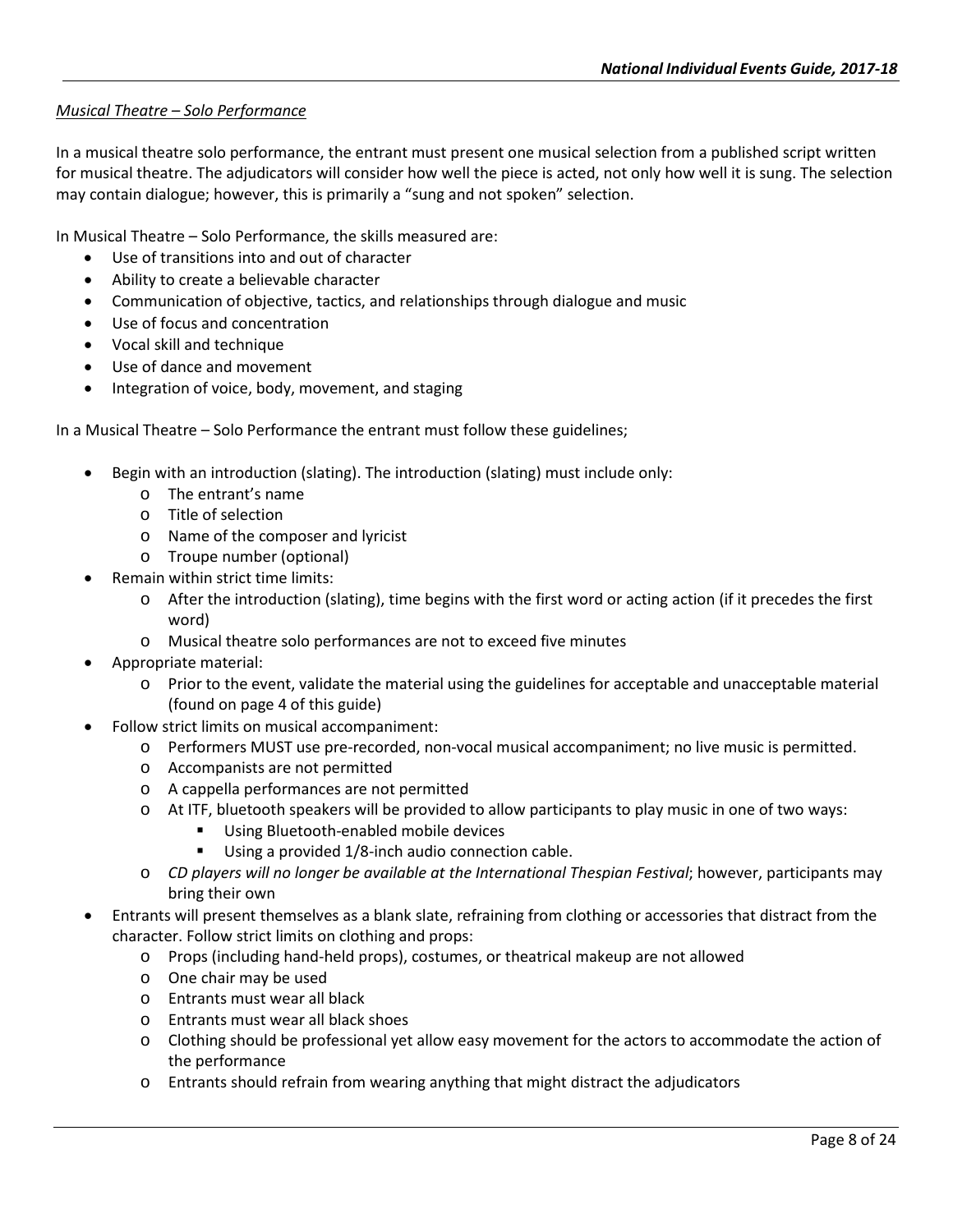# *Musical Theatre – Duet/Group Performance*

In a musical theatre duet/group performance, the entrants must present one musical selection from a published script written for musical theatre. The judges will consider how well the piece is acted, not only how well it is sung. The selection may contain dialogue; however, this is primarily a "sung and not spoken" selection.

A musical theatre duet is defined as a musical theatre performance for two players. A musical theatre group scene is defined as a musical theatre performance for three to 16 players. In each case, every participant must be actively involved in the scene chosen for performance.

In Musical Theatre – Duet/Group Performance, the skills that measured are:

- Use of transitions into and out of character
- Ability to create a believable character
- Communication of objective, tactics, and relationships through dialogue and music
- Use of focus and concentration
- Vocal skill and technique
- Use of dance and movement
- Integration of voice, body, movement, and staging

In a Musical Theatre – Duet/Group Performance the entrants must follow these guidelines;

- Begin with an introduction (slating). The introduction must include only:
	- o The entrant's names
	- o Title of selection
	- o Name of the composer and lyricist
	- o Troupe number (optional)
- Remain within strict time limits:
	- o After the introduction (slating), time begins with the first word or acting action (if it precedes the first word)
	- o Musical theatre duet/group performances are not to exceed five minutes
- Appropriate material:
	- o Each participant must be actively involved in the performance
	- o Prior to the event, validate the material using the guidelines for acceptable and unacceptable material (found on page 4 of this guide)
- Follow strict limits on musical accompaniment:
	- o Performers MUST use pre-recorded, non-vocal musical accompaniment; no live music is permitted
	- o Accompanists are not permitted
	- o A cappella performances are not permitted
	- o At ITF, bluetooth speakers will be provided to allow participants to play music in one of two ways:
		- Using Bluetooth-enabled mobile devices
		- Using a provided 1/8-inch audio connection cable.
		- *CD players will no longer be available at the International Thespian Festival*; however, participants may bring their own
- Entrants will present themselves as a blank slate, refraining from clothing or accessories that distract from the character. Follow strict limits on clothing and props:
	- o Props (including hand-held props), costumes, or theatrical makeup are not allowed
	- o For a duet musical theatre performance, two chairs may be used
	- o For a group musical theatre performance, one table and up to six chairs may be used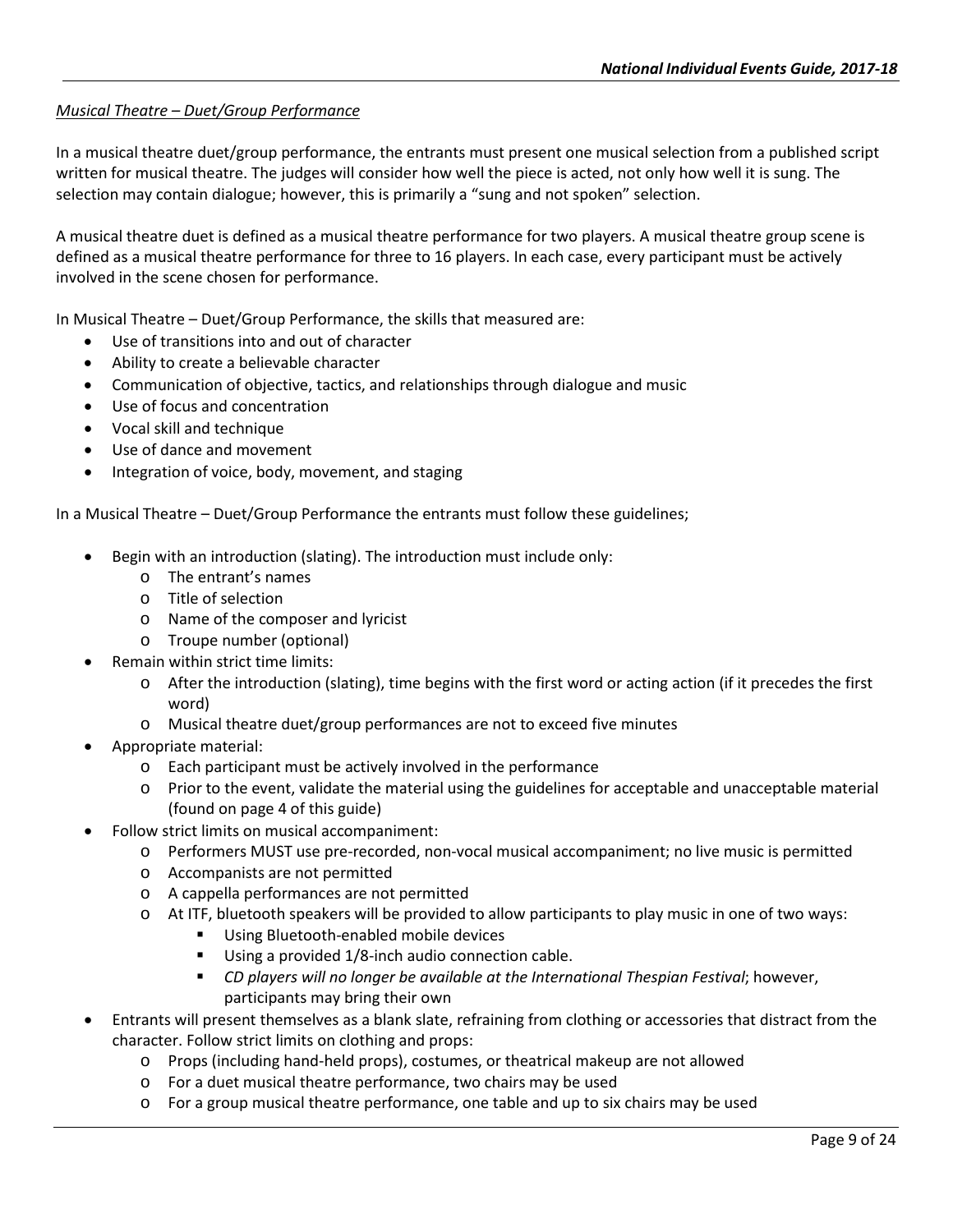- o Entrants must wear all black
- o Entrants must wear all black shoes
- o Clothing should be professional yet allow easy movement for the actors to accommodate the action of the performance
- o Entrants should refrain from wearing anything that might distract the adjudicators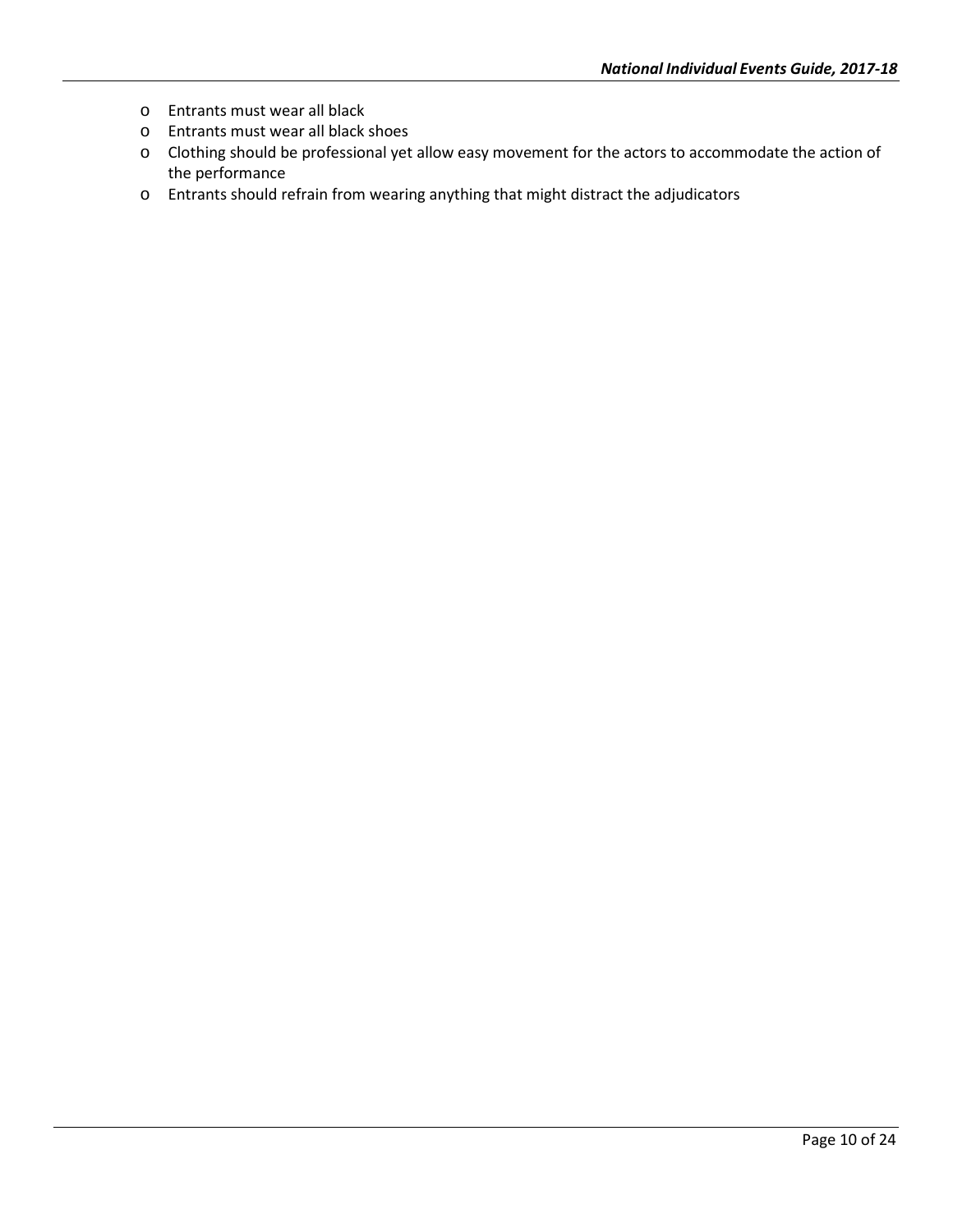# *Costume Construction*

In Costume Construction, the skills measured are:

- An understanding of the role of costume construction
- Sewing and construction skills
- The ability to present and explain the process of constructing the costume
- Attention to detail

Only one entrant may be involved in the construction. No collaborations are permitted.

- Up to an eight-minute presentation summarizing the work with connections to concept, collaboration, and design decision-making followed by up to four minutes of Q&A. The overall session, including the Q&A, may not exceed 12 minutes.
	- A fully constructed costume that reflects the entrant's capabilities and strengths, constructed entirely by the entrant, using a publically available pattern (for plays or musicals).
	- Pattern requirement:
		- o The costume must be designed, developed and constructed from a pattern available for purchase. The pattern manufacturer's information must be included in the details of the presentation.
		- o A pattern designed by the participant cannot be used for NIES.
		- o There are no restrictions on the costume size. It simply needs to fit the person for which it was built.
	- An itemized expense sheet with accompanying receipts for all materials used to construct the costume, such as fabric, thread, buttons, zippers, and trim. Total may NOT exceed \$100. The cost of the pattern in NOT included in that \$100.
	- If millinery, the budget limit is \$50.
		- o For more information/instruction, the book *From the Neck Up* is recommend. The cost of the book does not need to be included in the budget.
	- The expense sheet must be mounted on the display board as proof that the entrant did not exceed their budget.
	- A costume production collage that focuses on the process of building the costume item (laying out the pattern, cutting the fabric, draping the fabric, etc.).
	- Process photos must depict the garment at various stages of construction *not the participant at a sewing machine*.
	- The collage must be presented on a 20″ x 30″ heavy stock display board.
	- The display board must be labeled in the lower right-hand corner with the entrant's name, title of play or musical, the pattern number and brand, and troupe number (optional).
	- Labels should be considered a part of the presentation; they must be neatly typed or carefully handlettered.
	- The garment should be presented on a hanger or, if an accessory, in a box. The entrant should NOT wear the costume to the IE session.
	- Entrants must wear all black.
	- Entrants must wear all black shoes.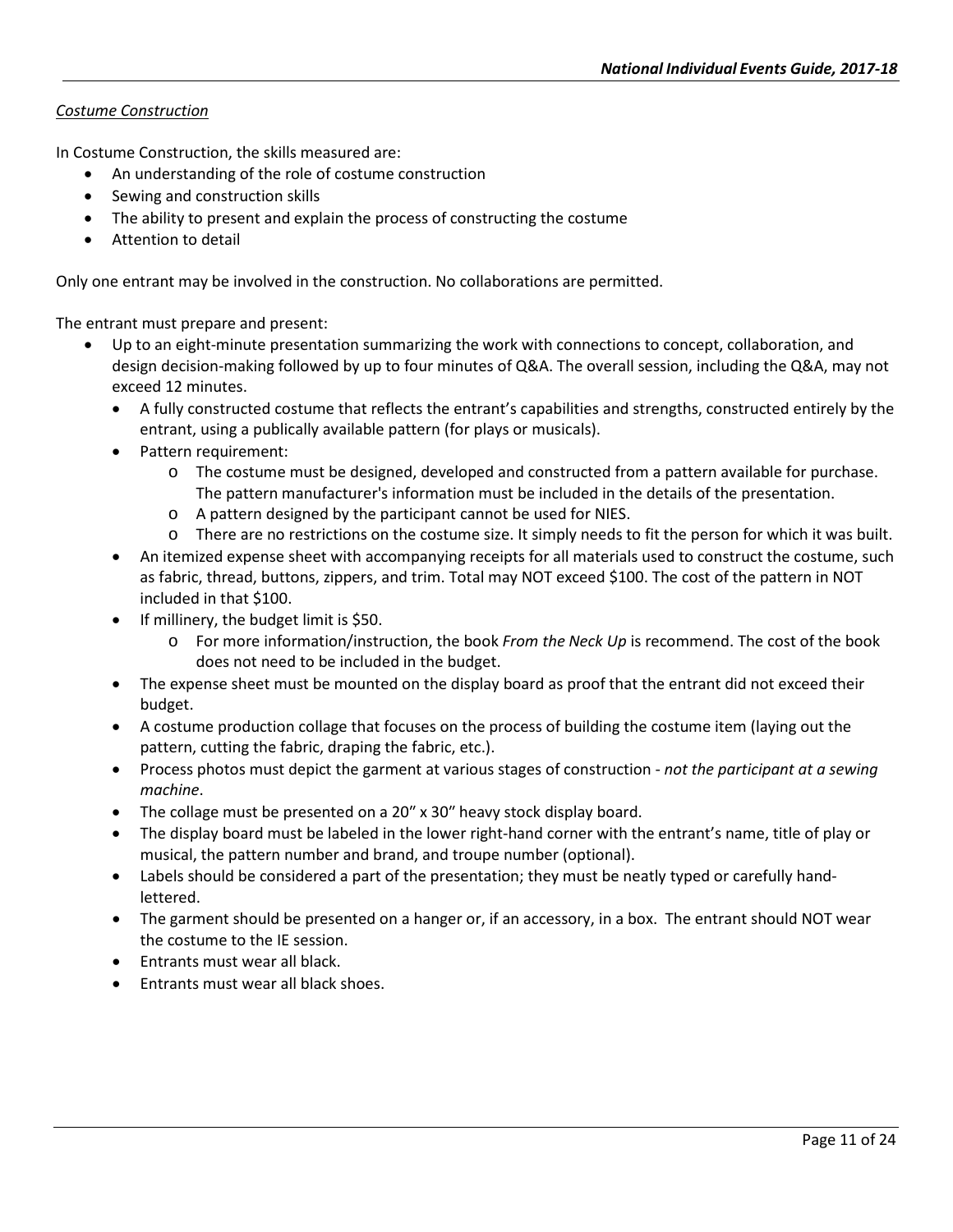# *Costume Design*

In Costume Design, the skills measured are:

- An understanding of costume design
- An understanding of the artistic and practical constraints that impact design
- An understanding of the relationship of costume design to a unifying concept
- The ability to carry out research into style, period, locale, and genre of the show
- The ability to present and explain design choices
- Attention to detail

Only one entrant may be involved in the design. No collaborations are permitted. Designs for either theoretical or realized productions are acceptable.

- Up to an eight-minute presentation summarizing the work with connections to concept, collaboration, and design decision-making followed by up to four minutes of Q&A. The overall session, including the Q&A, may not exceed 12 minutes.
- Five character renderings, either five different characters or a single character through five changes.
	- o More than five character renderings will not be accepted
	- o No finished costumes are permitted
	- o Renderings should be 8″ to 10″ tall
- Template or trace characters are permitted.
- Swatches MUST be included and attached to the lower left-hand corner of the display board.
- The character renderings must each be mounted on either a 10" x 15" or 11" x 17" heavy stock display board
	- o Board stands are optional.
	- o The board should be labelled in the following manner:
		- Upper left-hand corner: play or musical title and writer(s)
		- **Upper right-hand corner: character's name, act, and scene**
		- **E** Lower right-hand corner: entrant's name and troupe number (optional)
		- NO other information may be included on the labels
	- $\circ$  Labels should be considered a part of the presentation; they must be neatly typed or carefully handlettered.
- An artifact binder must include a complete set of the followingmaterials:
	- o A one-page design statement
	- o Complete research
	- o Theme of the show
	- o Design unifying concept
	- o Script requirements
	- o Budgetary requirements or other constraints or considerations
	- o Sources of inspiration for design and color palette (if used)
	- o Techniques used within the design
	- o Preliminary sketches
	- o Costume plot (showing who wears what when)
- Entrants must wear all black
- Entrants must wear all black shoes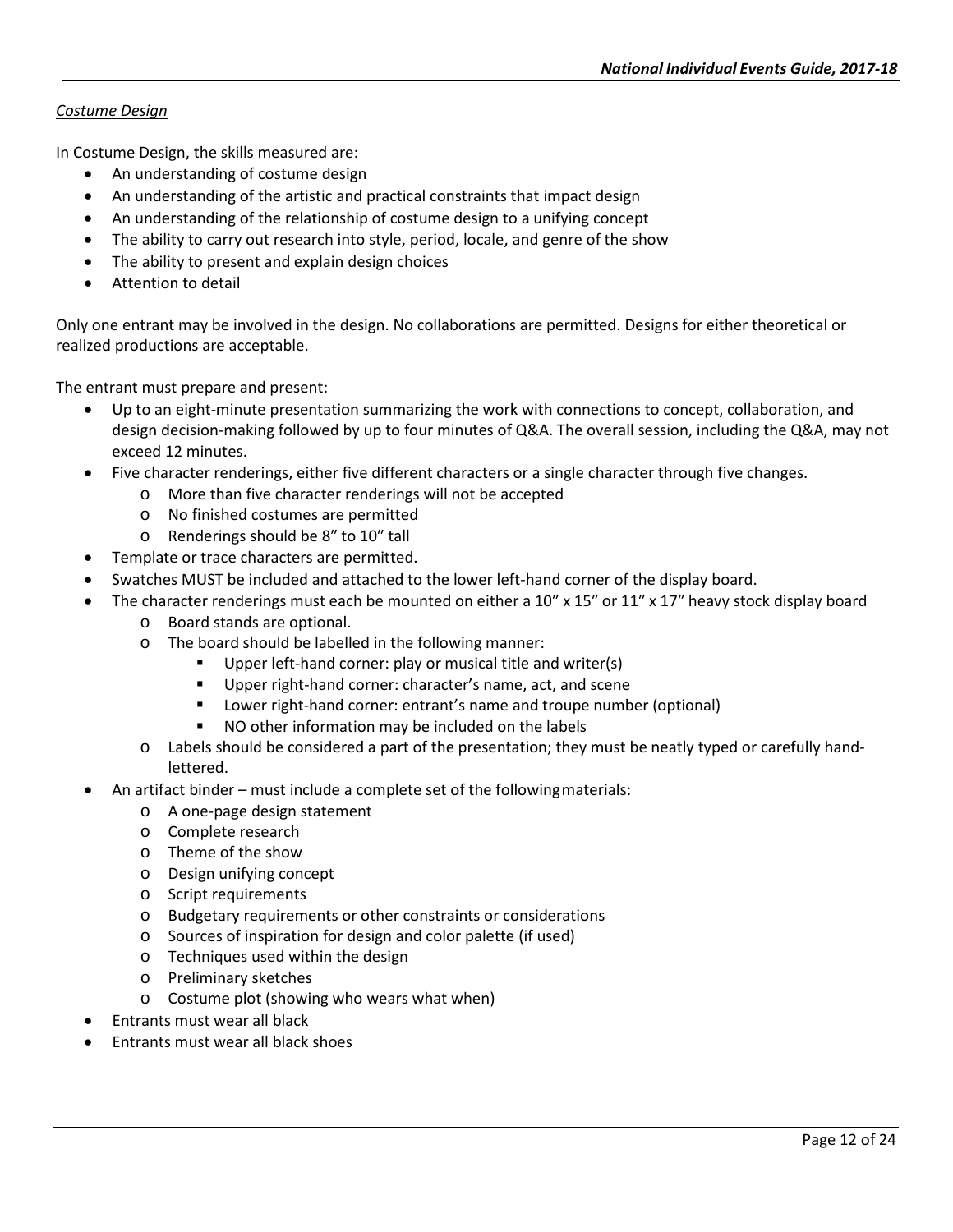# *Lighting Design*

In Lighting Design, the skills measured are:

- An understanding of the roles and responsibilities of a lighting designer and the technology/equipment to implement and support the design
- The ability to present and explain design choices
- An understanding of the artistic and practical constraints that impact lighting design
- An understanding of the relationship of lighting design to a unifying concept
- The ability to carry out research into style, period, locale, and genre of the show

Only one entrant may be involved in the design. No collaborations are permitted. Designs for either theoretical or realized productions are acceptable.

- Up to an eight-minute presentation summarizing the work with connections to concept, collaboration, and design decision-making followed by up to four minutes of Q&A. The overall session, including the Q&A, may not exceed 12 minutes. The presentation should include:
	- $\circ$  Light plot (1/4" or 1/2" equals 1'0") no larger than 24" x 36", which may be rolled, folded, or mounted indicating all information necessary to assure clear understanding of the designer's intentions. The location and identification data of every luminaire, accessory, and specialty unit should be represented on the light plot, along with the following information as appropriate:
		- **•** Color medium
		- Set and masking
		- **E** Areas
		- **EXECUTE:** Lighting positions with labels
		- **Type of instrument**
		- **Unit numbers**
		- **Circuit**
		- **Channel**
		- **Focus/purpose**
		- Gobos/patterns/templates
		- **Practicals**
		- Special instruments (LED, moving lights, foggers, hazers, fans, relays, etc.)
		- Instrument key
	- o Title block including:
		- **Show title**
		- **Facility**
		- Drawn by
		- **Scale**
		- Date
- An artifact binder must include a complete set of the followingmaterials:
	- o A one-page design statement summarizing:
		- Research done on recurring themes/motifs, given circumstances of the show, writer(s), and previous productions. (These could include notes, articles, sketches, photographs, colors, etc.)
		- Theme of the show
		- Unifying design concept
		- Script requirements
		- Sources of inspiration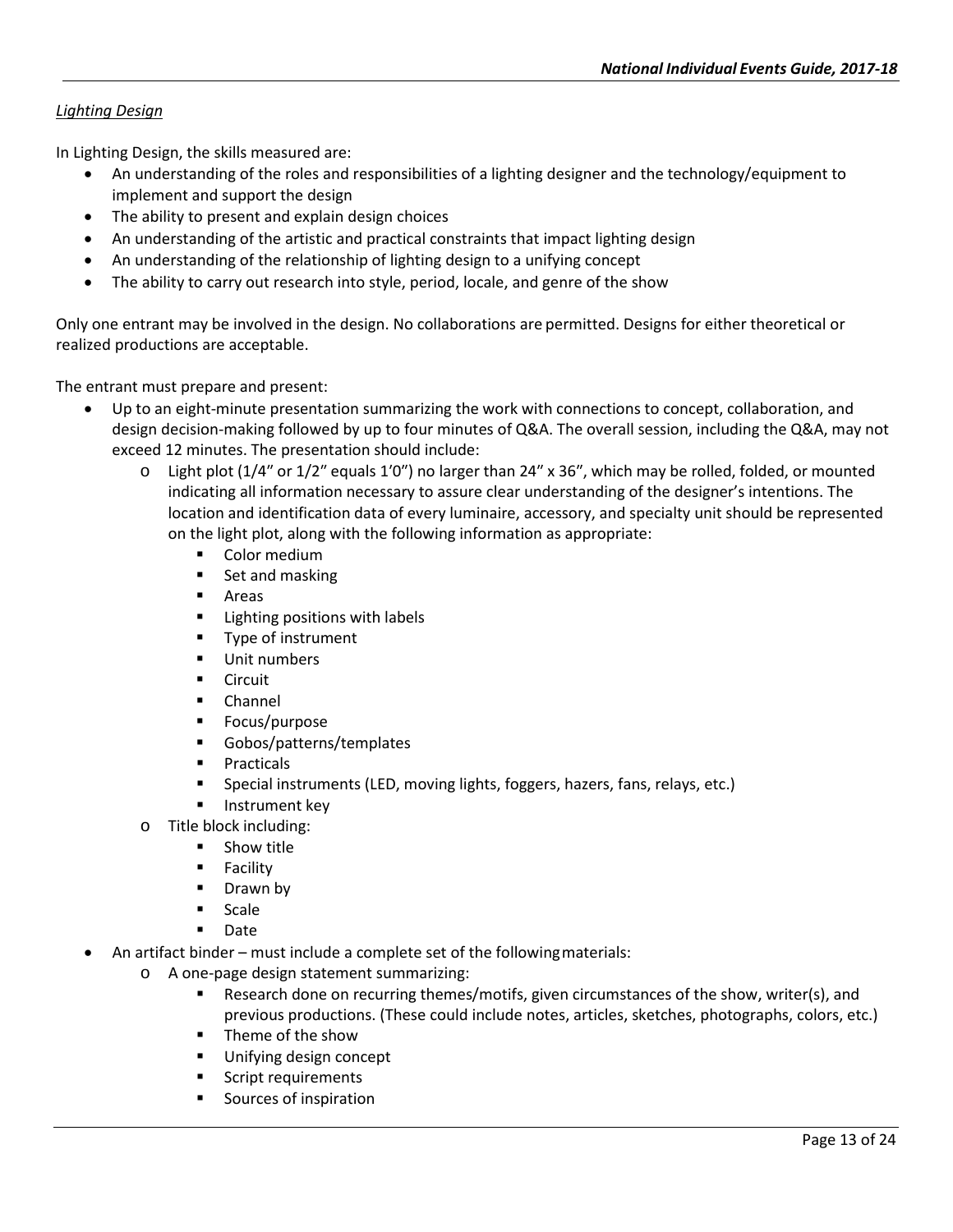- Uses of color
- **Techniques used within the design**
- Reflections on the process
- **Instrument schedule**
- Magic sheet/cheat sheet
- **Sample color media used with explanations of choices**
- **Description of three light cues organized by act and scene with a stated purpose for the cue and** planned timing of the cue. Include a description of the use of intensity, color, movement, directionality, and/or quality of light to communicate to an audience both meaning and emotions during the scene **OR** three light renderings that include a description of the use of intensity, color, movement, directionality, and/or quality of light to communicate to an audience both meaning and emotions during the scene.
- **If the production was realized, photos should be included.**
- Entrants must wear all black
- Entrants must wear all black shoes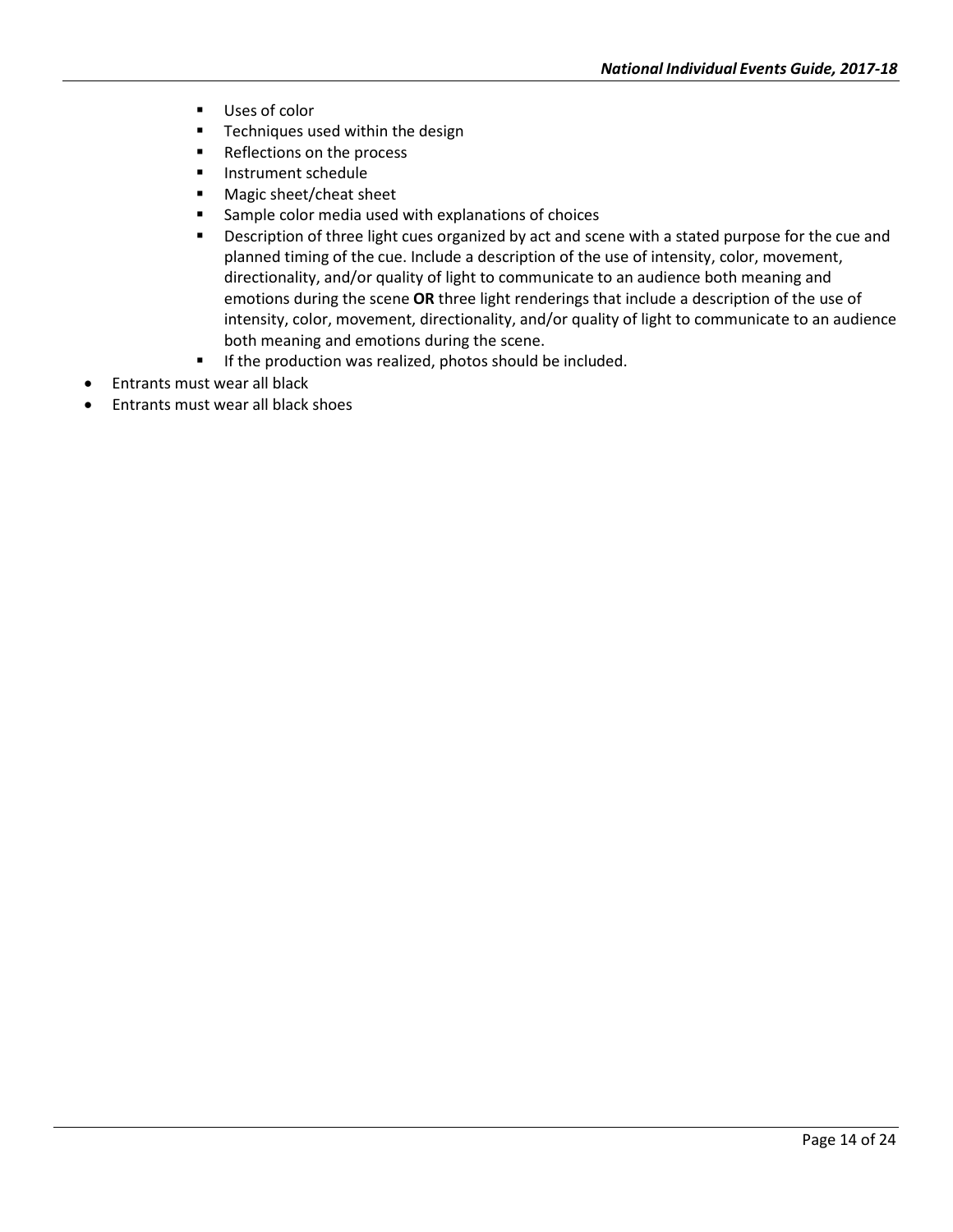# *Scenic Design*

In Scenic Design, the skills measured are:

- An understanding of the scenic designer's role and responsibilities
- An understanding of the artistic and practical constraints that impact the scenic design
- An understanding of the relationship of scenic design to a unifying concept
- The ability to carry out research into style, period, locale, and genre of the show
- The ability to present and explain design choices

Only one entrant may be involved in the design. No collaborations are permitted. Theoretical or realized designs are acceptable.

- Up to an eight-minute presentation summarizing the work with connections to concept, collaboration, and design decision-making followed by up to four minutes of Q&A. The overall session, including the Q&A, may not exceed 12 minutes. The presentation should include:
	- o A scale model (in 1/4″ or 1/2″ equals 1′0″) OR a perspective rendering (no larger than 11″ x 17″) showing the design of an entire show (not just a scene) and its relationship to the theatrical space. At least one figure must be included in the rendering or model to show proportion and scale. Model or rendering can be generated through multiple media, such as SketchUp, Vectorworks, or 3-D printers.
	- o Floor plan (drawn to the same scale) for the production that clearly indicates:<br>Performance space
		- Performance space
		- **Backstage space**
		- **Audience areas**
		- **Sightlines**
	- o Title block including:
		- **Show title**
		- **Floor plan source**
		- **Scale**
		- **Entrant name**
		- **Date**
	- An artifact binder must include a complete set of the followingmaterials:
		- o A one-page design statement summarizing:
			- **Theme of the show**
			- **Unified design concept**
			- **Script requirements**
- The following may or may not be included in the binder but must be presented:
	- o Complete research
	- o Sources of inspiration
	- o Floor plan
	- $\circ$  Models or renderings if the student is using a model (instead of a rendering), they must bring the model - photos of a model are not an acceptable replacement
	- o Techniques within the design
- Entrants must wear all black
- Entrants must wear all black shoes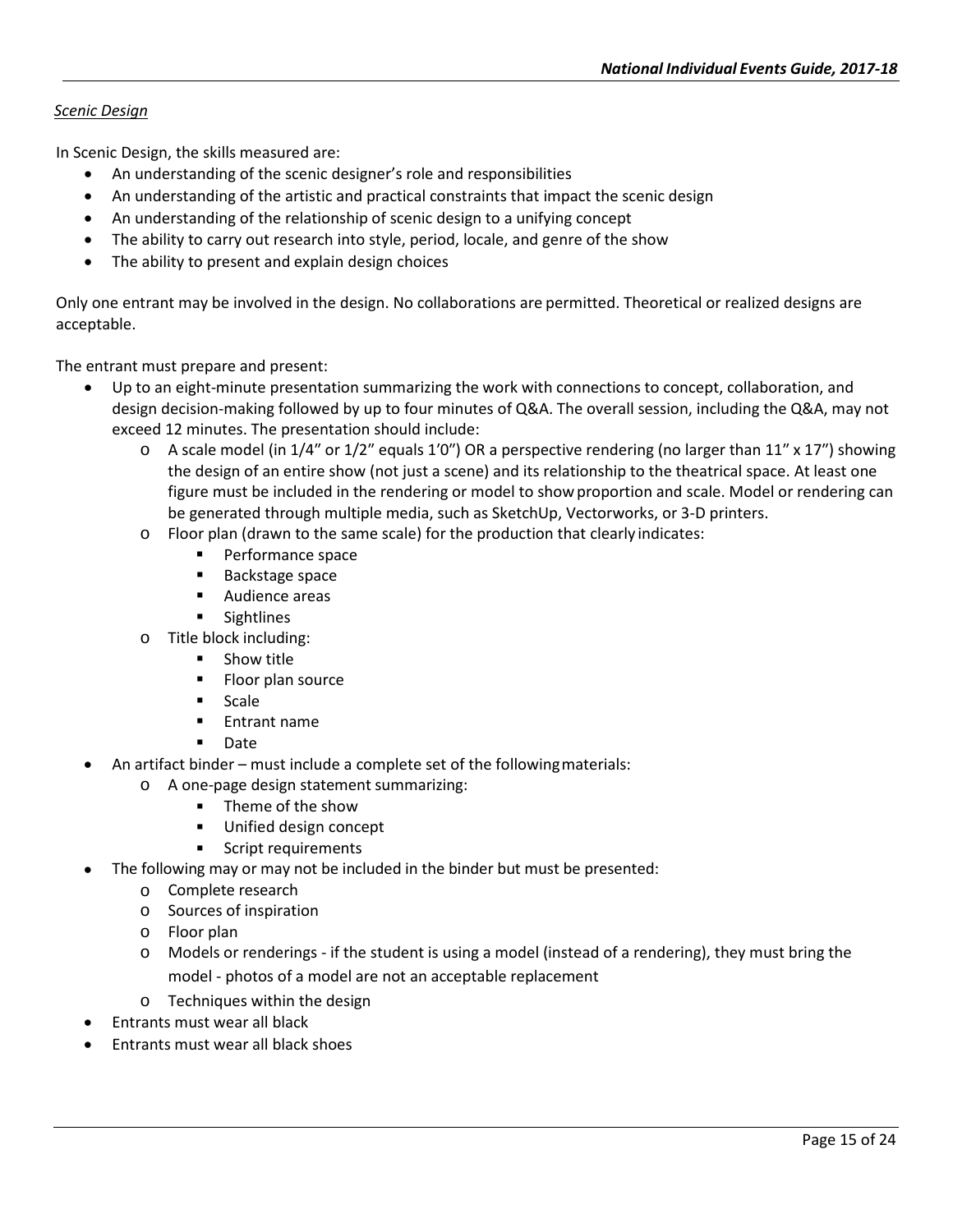# *Sound Design*

In Sound Design, the skills measured are:

- An understanding of the roles and responsibilities of a sound designer and the technology/equipment to implement and support the design
- An understanding of the artistic and practical constraints that impact the sound design
- An understanding of the relationship of sound design to a unifying concept
- The ability to carry out research into style, period, locale, and genre of the show
- The ability to present and explain design choices

Only one entrant may be involved in the design. No collaborations are permitted. Theoretical or realized designs are acceptable.

- Up to an eight-minute presentation summarizing the work with connections to concept, collaboration, and design decision-making followed by up to four minutes of Q&A. The overall session, including the Q&A, may not exceed 12 minutes. The presentation should include:
	- o Sound system plot indicating:
		- **Speaker plot showing where on the set and in the performance space loudspeakers are placed**
		- **The clear relationship of speakers on the plot to speakers on the block diagram**
		- **BLOCK DIAGONG** Showing signal flow through the sound system, following the USITT Sound Graphics Standards (available at www.usitt.org)
		- Rack diagrams
		- **Microphone schedules**
		- **Pit diagrams**
		- **Patch assignments**
		- Sound effects, both digital and Foley
		- **Programming of the playback device**
		- **Engineering the show in a live microphone setting**
		- **Training the actors in the use of microphones**
		- **Setting preliminary sound levels and making adjustments during technical rehearsals**
	- o Title block including:
		- **Show title**
		- **Facility**
		- **Source for drawing**
		- Scale
		- Entrant name
		- Date
- An artifact binder must include a complete set of the followingmaterials:
	- A one-page design statement summarizing:
		- Theme of the show
		- Unified design concept
		- Script requirements
	- $\circ$  The following may or may not be included in the binder but must be presented:
		- **Sources of inspiration**
		- **Techniques used within the design**
		- Representative examples of the sound design to be played on a provided sound system
		- **Description of sound cues organized by:**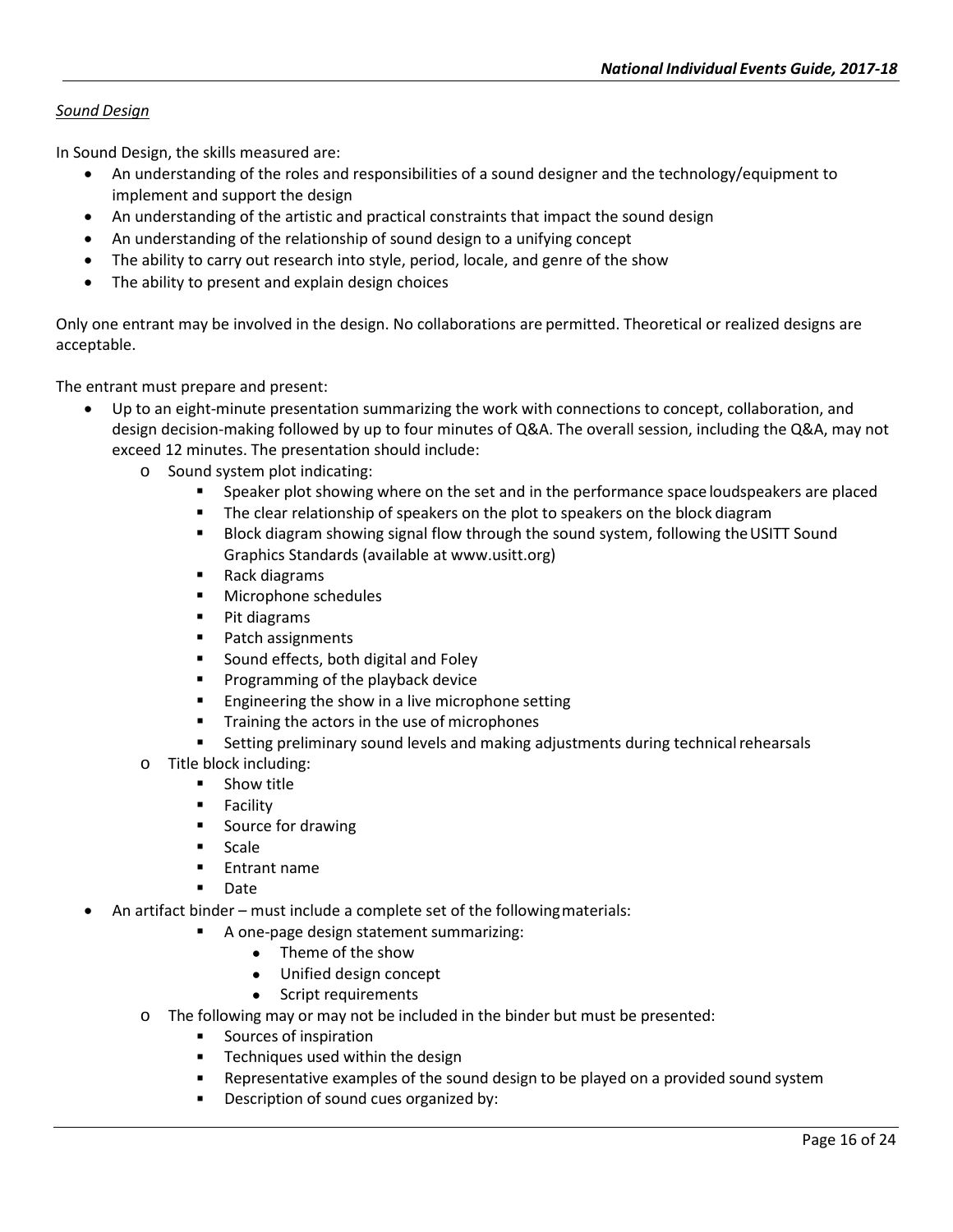- Act and scene
- Stated purpose of the cue
- Planned timing of the cue
- Entrants must wear all black
- Entrants must wear all black shoes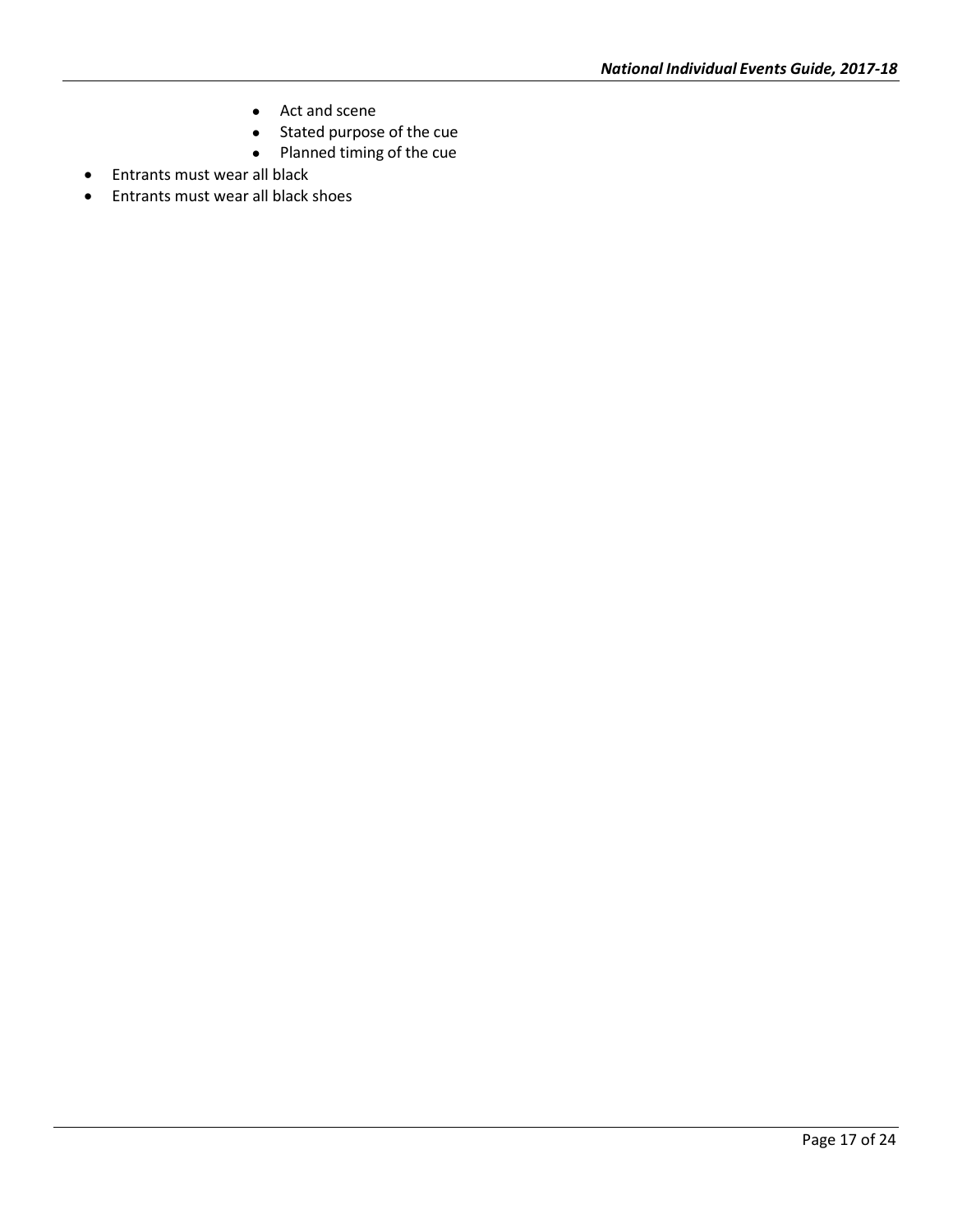# *Stage Management*

In Stage Management, the skills measured are:

- An understanding the stage manager's role and specific responsibilities
- An understanding of the purpose and value of a production book
- The ability to organize stage management ideas, products, and choices that support a realized production.

Only one entrant may be involved in the presentation. No collaborations are permitted. The entrant's presentation must be from a realized production

- Up to an eight-minute presentation summarizing the work with connections to concept, collaboration, and design decision-making followed by up to four minutes of Q&A. The overall session, including the Q&A, may not exceed 12 minutes. The entrants should:
	- $\circ$  Approach the process as if interviewing for a college stage management program or a job
	- o Discuss a realized production either in their middle or high school program or a community or professional theatre
	- $\circ$  Articulate the role of the stage manager/stage management process in the focused production
	- $\circ$  Address the collaborative process with cast, crew, director, and production team
	- o Effectively communicate an understanding of the stage manager's role as it relates to the focused production
	- o Show personality and style
	- o Exhibit consistency, clarity, and organization
- A production book (a binder containing components of the stage management promptbook and paperwork used to perform responsibilities) should include but is not limited to:
	- $\circ$  Prompt script with blocking and all technical cues, such as lights, sound, deck, etc. This may be broken into two scripts
	- o Examples of contact sheet, cast list, rehearsal schedule, props list, sound and lighting cue sheets
	- $\circ$  A written statement of the director's artistic concept of the production that includes a discussion of the theme and how the theme was executed
- Entrants must wear all black
- Entrants must wear all black shoes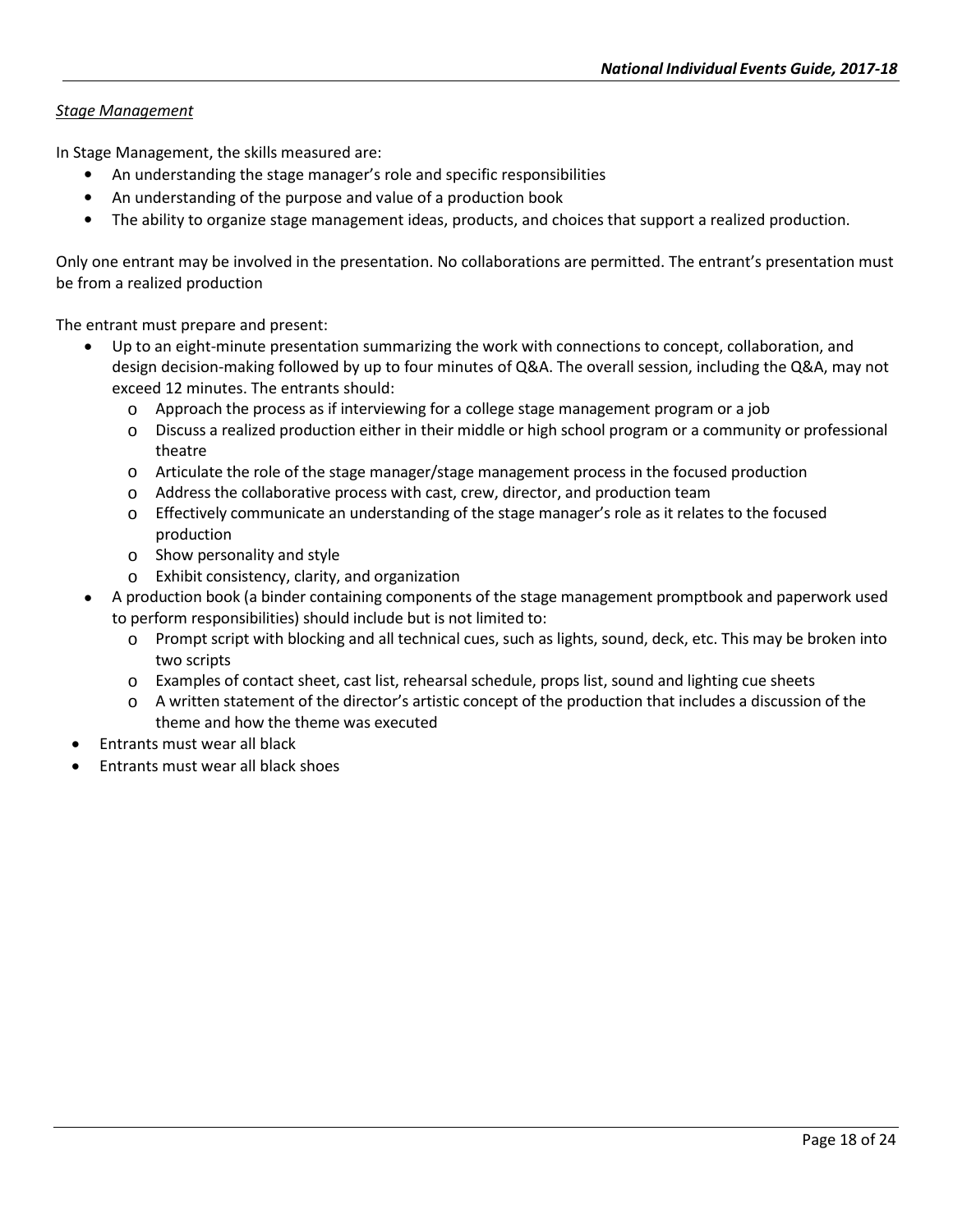# *Theatre Marketing*

In Theatre Marketing, the skills measured are:

- An understanding the marketing director's role and specific responsibilities
- An understanding of the purpose and value of research, resources, and personnel needed to communicate a marketing concept to an audience
- The ability to align a marketing campaign's components in a distribution strategy that supports a realized production

Only one entrant may be involved in the presentation. No collaborations are permitted. The entrant's presentation must be from a realized production.

- Up to an eight-minute presentation summarizing the work with connections to concept, collaboration, and design decision-making followed by up to four minutes of Q&A. The overall session, including the Q&A, may not exceed 12 minutes. The presentation should include:
	- o A case study that methodically works through the marketing process
	- $\circ$  The marketing campaign developed and executed for a published script (play or musical) written for the theatre and presented by the school
		- Designs for performances of poetry, fiction, screenplays, or any other medium are prohibited
		- It is strongly recommended that the entrant was responsible for actual publicity
- Entrants should bring a portfolio binder for adjudicators that contain the components of their marketing campaign, including:
	- o A finished poster
	- o A finished program
	- $\circ$  Two press releases consisting of an informational article and a feature article
	- $\circ$  A copy of the marketing budget for the publicity campaign and justification of expenses
	- o Any work that shows the progression of the creative process, including a brief statement of the design choices inspired by the script, research materials, and other sources of inspiration, if any
	- $\circ$  Work will be adjudicated on creativity and results, not necessarily how much money was in the budget and how well the money was spent
- Presentation Format:
	- o Background
	- o Introduce self and Thespian troupe number
	- o Description of the show
	- o Dates and number of performances
	- $\circ$  Description of executing the marketing plan (self and/or team responsibility)
	- o Creative development
	- $\circ$  Collaboration with production team
	- o Target market (outside of school)
	- o Research or inspiration to develop the design concept, if any
	- o How the marketing design concept matches the production design
	- $\circ$  The development and creation of the marketing campaign's design concept
	- $\circ$  Reflections on what might be done differently if more time, money, etc., were available
- Execution:
	- $\circ$  Describe and demonstrate the components of the marketing campaign (posters, tickets, promotional handouts, social media, etc.)
	- o Explain how and where the marketing was distributed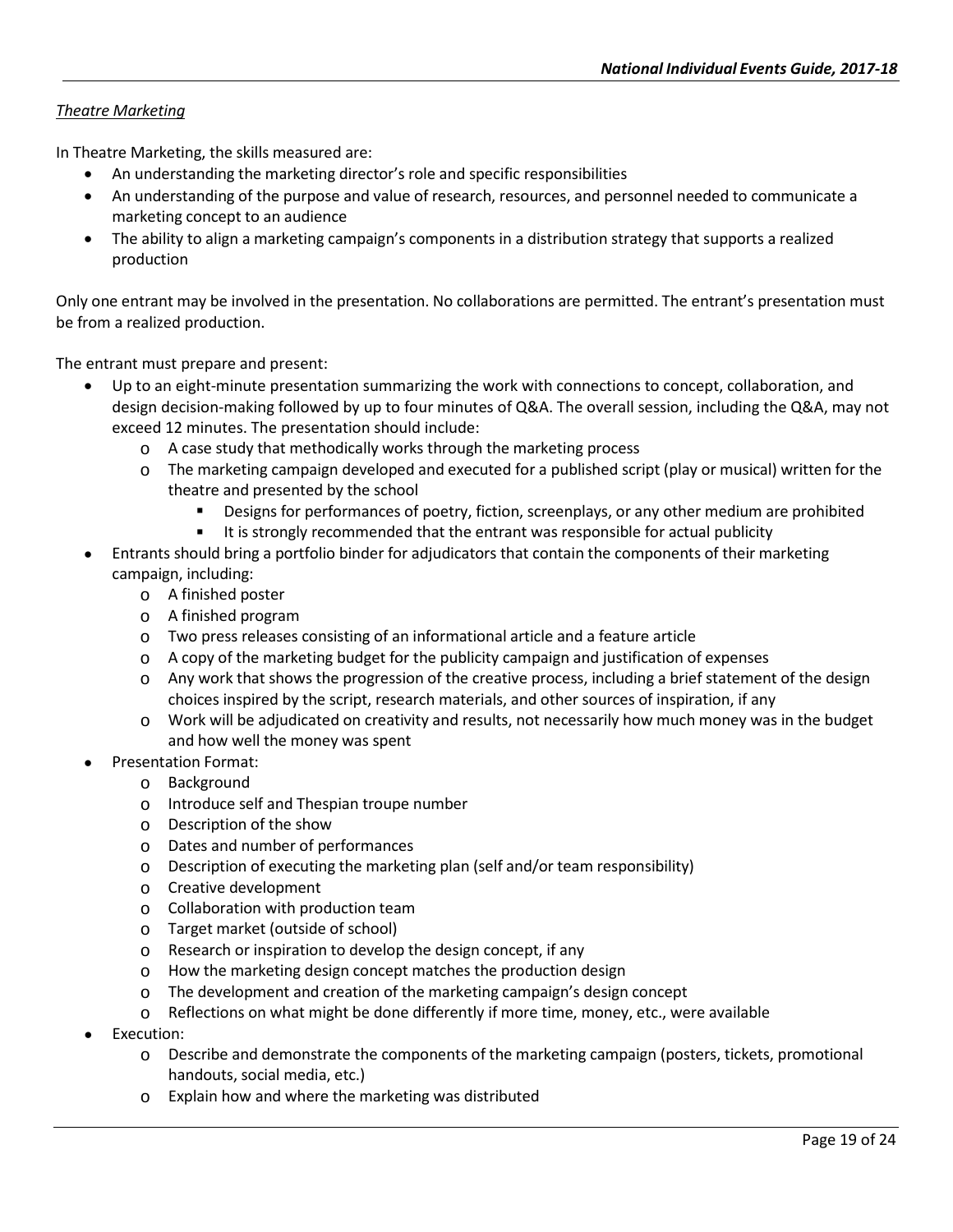- o Make clear the consistency in marketing (from the same campaign)
- o Identify elements (images, colors, fonts, etc.) changed to fit the media of marketing components.
- Realized Outcomes:
	- o Indicate budget versus money spent
	- o Make note of free services (e.g., copies, printing) or vendor donations
	- o Determine what the actual or comparable service would cost
	- o Number of tickets sold per performance versus house capacity
	- o Compare the outcome to a similar show previously produced
- Entrants must wear all black
- Entrants must wear all black shoes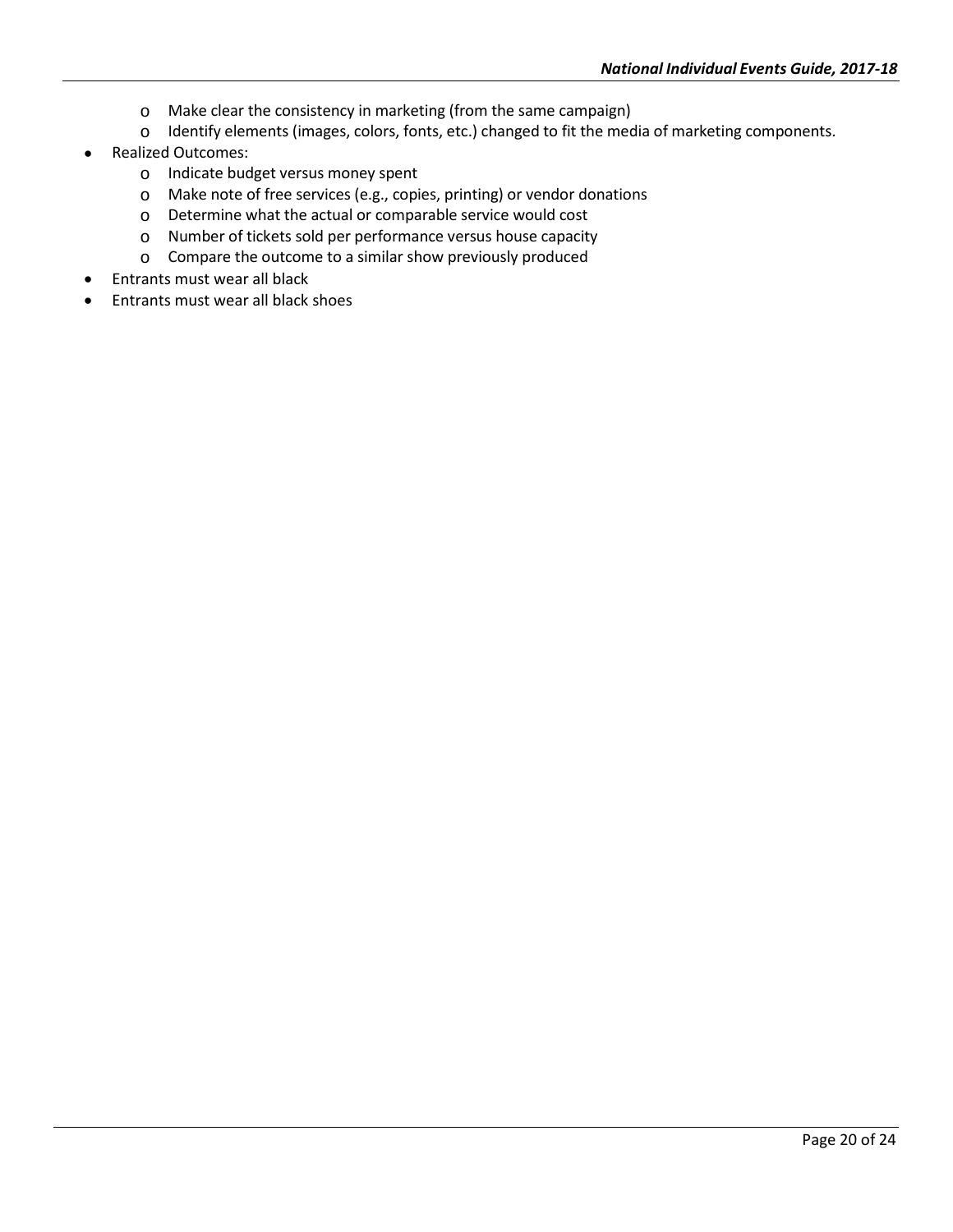# *Short Film*

In Short Film, the skills measured are:

- The ability to create opening and closing titles, credits, and graphics that orient the viewer to the story
- The ability to visually develop a story with dialogue
- Camera, lighting, and sound use
- Editing, including scene length and flow
- The emotional and physical believability of the acting
- The filmmaker's use of film elements to create a successful product

Films can be no longer than five-minutes. Films must be of original content and may be a collaboration among entrants.

- Short Film Execution Entrant must demonstrate:
	- o Proper use of title cards and credits within the five-minute limit
	- o Properly executed camera angles and shot variation to enhance the storyline and finished product
	- o Control over lighting exposures for clarity, storytelling, and a professional finished product
	- o The ability to capture, record, and manipulate all audio aspects of your production
	- $\circ$  Controlled and manufactured editing choices that enhance the overall storytelling
	- $\circ$  The ability to complete a storyline that includes a clear arc (beginning, middle, and end)
- Short Film Requirements:
	- o Music must either be original or documented public domain material
	- $\circ$  Material deemed by the adjudicator(s) to be obscene or disruptive may receive lower ratings or, in some extreme cases, may result in disqualification
	- o If the film receives an overall superior rating at the state level, it may be uploaded to YouTube for national judging
	- o Mark your video's YouTube privacy settings as either Public or Unlisted so the URL may be shared with judges (do not select Private or the judges will be unable to view the film)
	- o Use the form at schooltheatre.org/shortfilmsubmission to submit the URL on YouTube; all fields are required
	- o The films will be viewed and critiqued by the judges prior to the International Thespian Festival
- At the International Thespian Festival, the film will be:
	- o Shown in a teaching workshop and will stand alone (i.e., the entrant will not have to make any type of presentation)
	- $\circ$  Discussed and openly critiqued by at least one of the judges, who will give the entrant the critique sheets completed by all of the judges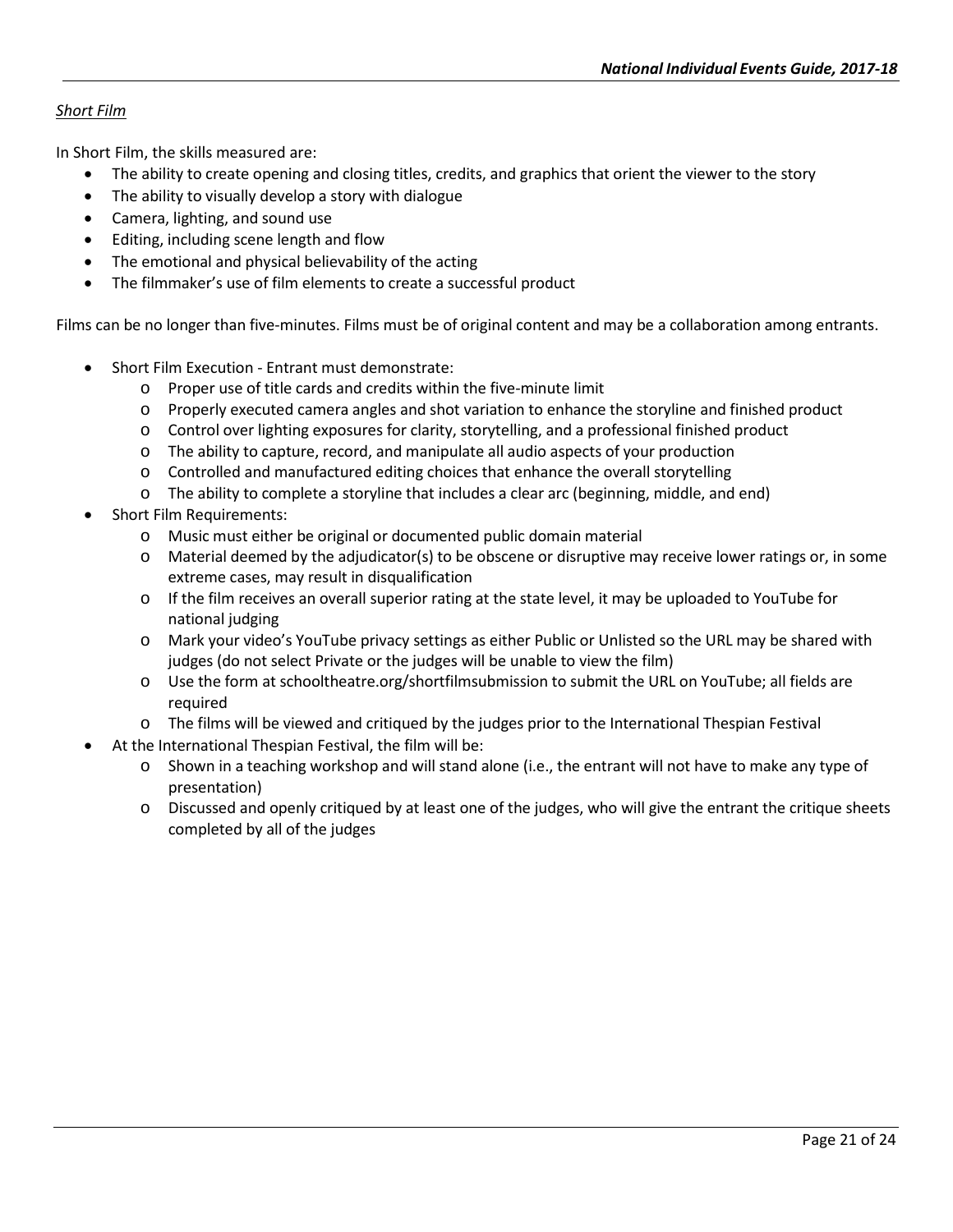### **Securing performance rights for Individual Eventsmaterials**

It is the responsibility of entrants to obtain permission for the use of copyrighted material. In certain cases, permissionis not required.

- The performance of a song from a published musical in an adjudicated IE program is considered a fairuse, and no permission is required.
- The performance of a monologue or scene from a non-musical play at chapter conference/festival or in an adjudicated National Individual Events program may be subject to one of a number of agreements negotiated between EdTA and several major publishers. Determine the identity of the publisher (check the title pageof the script or consult an internet database like findaplay.com or doollee.com), then check the following listing forthat publisher's most recent policy. If the work is published by a house not included below, an entrant must obtain permission.
	- o If necessary, complete the appropriate sections of the NIEs Rights Application and Permission Form (*page 24*) and mail it to the publisheror leasing agent. The name and address of the publisher or agent should be in a notice of copyright published with thescript.

#### **Play Publishers**

- **Broadway Play Publishing, Inc.:** <https://www.broadwayplaypub.com/performance-rights/>
	- o All competitions require a performance-rights license **with the exception of those five minutes or under in duration** for which no license is required. For competitions with a duration of greater than five minutes a standard fee of \$50.00 per performance applies for full-length plays and \$35.00 per performance for short plays.
- **Dramatic Publishing Co.:** [http://www.dramaticpublishing.com](http://www.dramaticpublishing.com/)
	- o There is no charge for use in Thespian national or chapter conferences/festivals Individual Events.
- **Dramatists Play Service:** [http://www.dramatists.com](http://www.dramatists.com/)
	- o All Dramatists Play Service properties are pre-approved for Thespian national or chapter conferences/festivals, with no written permission required and for no royalty **unless** the student is selected for the NIE Showcase.
	- o **If the student is selected for a Showcase, the student must secure performance rights** within 48 hours of the showcase: [https://www.dramatists.com/cgi-bin/db/secure/scenenpa.asp.](https://www.dramatists.com/cgi-bin/db/secure/scenenpa.asp)
	- o The exceptions to this guide are the works of SamuelBeckett and Edward Albee. In both of these cases, the student must secure the rights in advance and for each time it is performed.
- **Samuel French, Inc.:** [http://www.samuelfrench.com](http://www.samuelfrench.com/)
	- o Monologues and brief excerpts of less than 10 minutes do not require a license or other permission from Samuel French. If the piece is under 10 minutes, there is NO need to ask or pay for the rights.
	- o The exception to this guide are works of Neil Simon and the musical *Grease*
		- If Neil Simon, the rights need to be secured, in advance, EVERY time it is performed (the minimum rate is \$125).
		- If *Grease*, a single song is OK, but if any dialogue or scenes are used, you must ask and secure the rights in advance.
	- o A license must be obtained throug[h www.samuelfrench.com](http://www.samuelfrench.com/) for any performance of a copyrighted work, including cuttings and excerpts over 10 minutes (*this is not a NIES issue, but wanted to share the information in case your chapter has other events)*. Titles approved for cuttings are marked "Cuttings approved for competitions." A brief summary of proposed cuts or scenes must be included in the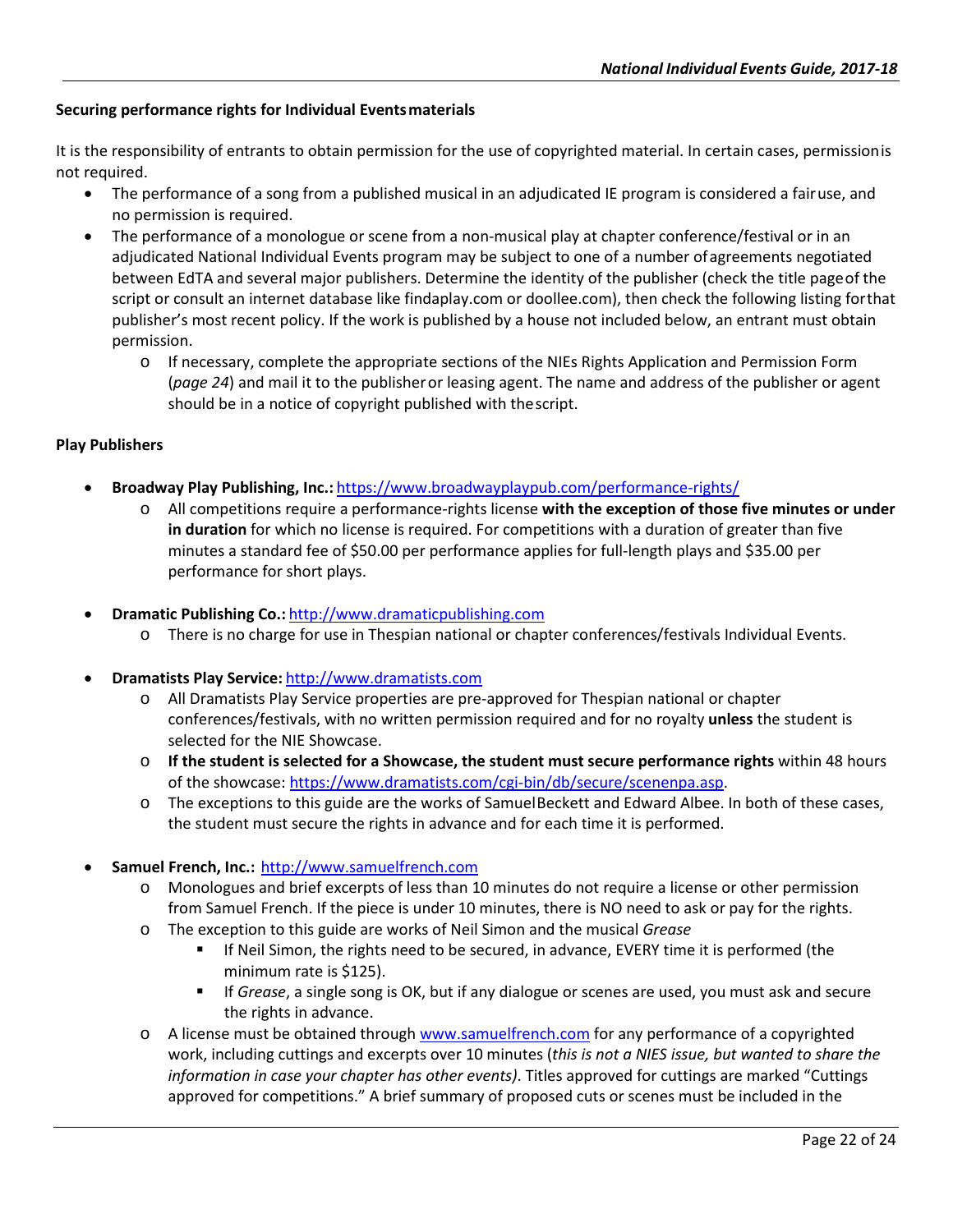appropriate section of your license request. If the piece is over 10 minutes:

- 10-45 minutes flat fee of \$45 is due and payable in advance.
- Over 45 minutes the same cost as a full production due and payable in advance.
- At the chapter level, Samuel French has requested that for ALL works over 10 minutes, the Chapter collect and remit a single payment with a list of all the pieces being done (vs. having each student submit separately).
- o For more information, please visi[t www.samuelfrench.com](http://www.samuelfrench.com/) or for a list of state specific licensing reps: [http://www.samuelfrench.com/contact-representative.](http://www.samuelfrench.com/contact-representative)
- **Playscripts, Inc.:** <https://www.playscripts.com/help/rights>
	- o Royalties are waived for the performance of excerpts lasting less than 10 minutes at adjudicated school theatrical festivals or auditions, unless otherwise noted in the script. These particular performances, and only these, areautomatically authorized by the playwright when you purchase books from Playscripts. (Note: Any other cuttings must receive prior approval from Playscripts.)
- **Smith and Kraus:** [http://www.smithkraus.com](http://www.smithkraus.com/)
	- o Most Smith and Kraus collections include a blanket permission statement for use. Remember, however, the particular piece you're interested in performing *must* be found in one of these collectionsthat include blanket permission.
- **Theatrefolk:** [www.theatrefolk.com](http://www.theatrefolk.com/)
	- o Monologues and scenes/excerpts lasting 10 minutes or less taken from scripts published by Theatrefolk maybe performed in any Thespian national or chapter conferences/festivals program withoutroyalty.
- **YouthPLAYS:** [www.youthplays.com](http://youthplays.com/)
	- o Royalties are waived for monologues and scenes/excerpts lasting less than 10 minutes for Thespian national or chapter conferences/festivals. To receivea statement of permission, an entrant must purchase a single printable perusal copyof the play through the YouthPLAYS website, then email [info@youthplays.com w](mailto:info@youthplays.com)ith their name(s), school, and eventinformation.